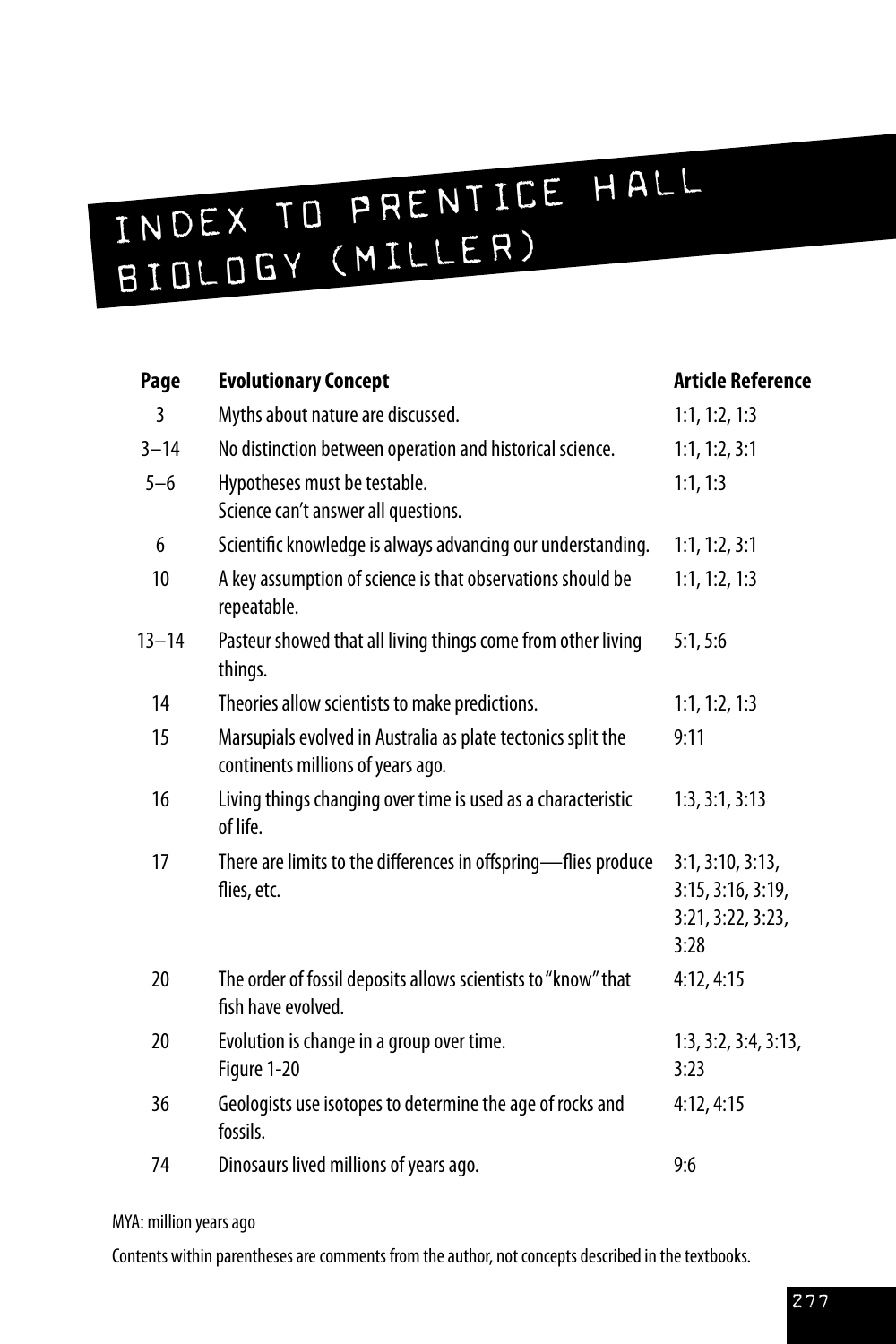| Page        | <b>Evolutionary Concept</b>                                                                                     | <b>Article Reference</b>                                           |
|-------------|-----------------------------------------------------------------------------------------------------------------|--------------------------------------------------------------------|
| 125         | Competition leads to the evolution of species.                                                                  | 1:3, 3:13, 3:23,<br>3:28, 3:35                                     |
| 129         | Figure 5-10 shows graph of human population to 10,000 BC.                                                       | 4:12, 4:13, 4:14                                                   |
| 140         | Figure 6-2, three Stone age people are discussed.                                                               | 1:2, 10:1                                                          |
| 140         | Prehistoric people caused extinctions in North America<br>12,000 years ago.                                     | 1:2, 10:1                                                          |
| 141         | Humans began farming 11,000 years ago.                                                                          | 1:2, 10:1                                                          |
| 141         | The last ice age ended 11,000 years ago. (Contradicted on<br>T434)                                              | 9:14                                                               |
| 144         | Fossil fuels formed over hundreds of millions of years.                                                         | 7:3                                                                |
| 170         | New cells are produced from existing cells.                                                                     | 5:1, 5:6                                                           |
| 171         | Endosymbiont theory in a timeline of cell history.                                                              | 6:6                                                                |
| 173         | Prokaryotes evolved before eukaryotes.                                                                          | 6:1, 6:2                                                           |
| 180         | Endosymbiont theory discussed.<br>Chloroplasts and mitochondria evolved from prokaryotic<br>symbiosis.          | 6:6                                                                |
| 211         | There was very little oxygen in the atmosphere 3.3 billion<br>years ago until photosynthesis evolved.           | 5:3, 5:5                                                           |
| 253         | Stem cells are discussed and students are encouraged to<br>discuss the moral issues involved.                   |                                                                    |
| $263 - 266$ | Text omits that Mendel was a creationist who rejected<br>Darwin's ideas and showed static nature of inheritance | 3:10, 3:13, 3:15,<br>3:21                                          |
| 291, 293    | DNA contains information.                                                                                       | 3:2, 5:2, 5:5                                                      |
| 297         | Histones have changed very little during evolution to protect<br>DNA.                                           | 3:6, 3:15, 3:21                                                    |
| 302         | Introns and exons may have been important in evolution.                                                         | 3:10, 3:13, 3:16                                                   |
| $307 - 308$ | Most mutations are harmful or neutral. (Contradicted on<br>T394.)                                               | 3:10, 3:13, 3:16                                                   |
| 308         | Beneficial mutations can help in new environments.                                                              | 3:10, 3:13, 3:15,<br>3:22,3:28                                     |
| 308         | Mutations are the source of variability in a species.                                                           | 3:1, 3:10, 3:13,<br>3:15, 3:16, 3:19,<br>3:21, 3:22, 3:23,<br>3:28 |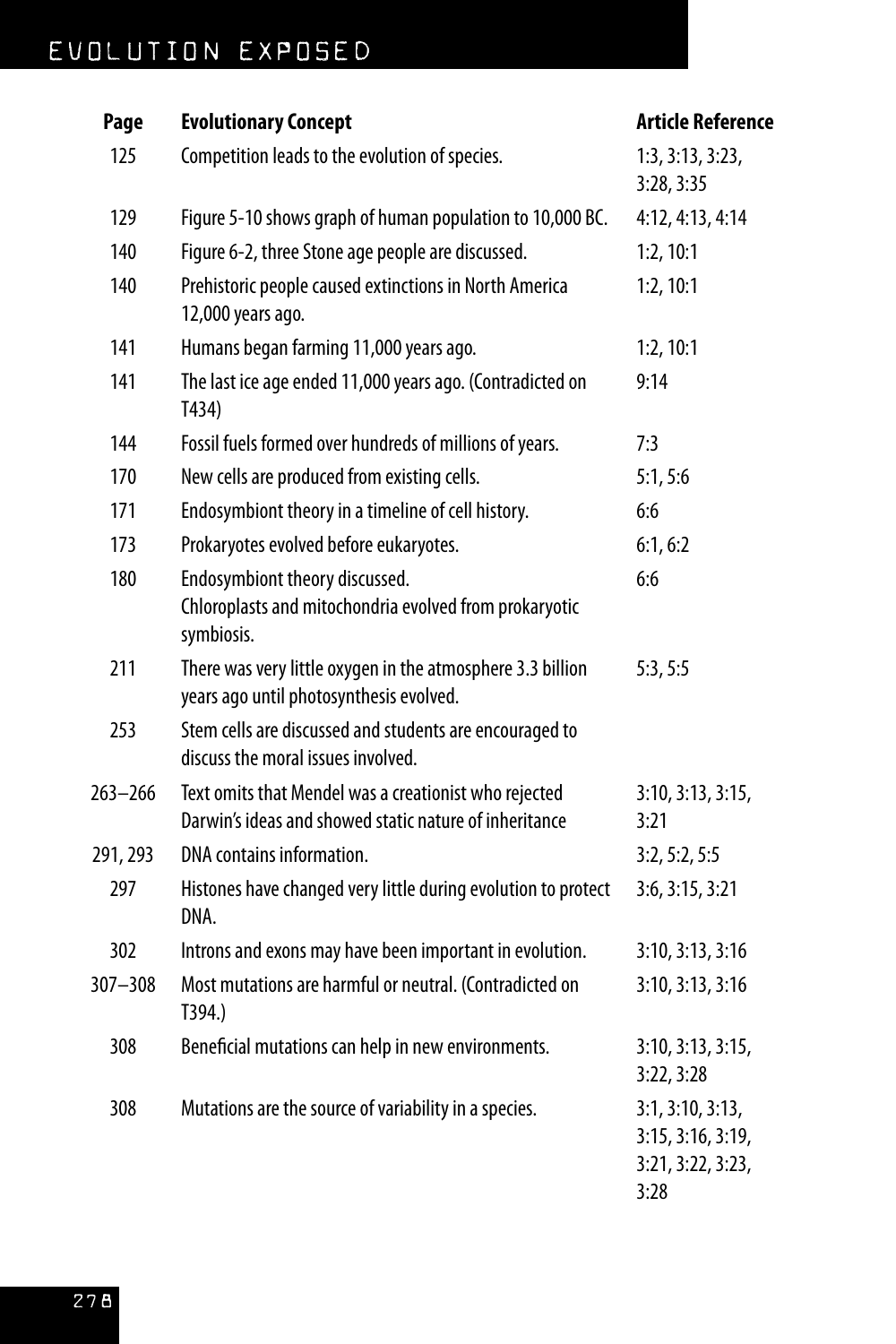| Page    | <b>Evolutionary Concept</b>                                                                                                                               | <b>Article Reference</b>                                                        |
|---------|-----------------------------------------------------------------------------------------------------------------------------------------------------------|---------------------------------------------------------------------------------|
| 312     | Hox genes are similar because they are from a common<br>ancestor.                                                                                         | 3:7,3:32                                                                        |
| 321     | Polyploidy is usually fatal in animals but can instantly<br>produce new plant species.                                                                    | 3:16                                                                            |
| 322-333 | Genetic engineering of plants and animals is discussed,<br>including human applications.                                                                  | 3:37                                                                            |
| 347-348 | Sickle Cell Anemia is a beneficial genetic disorder in areas<br>with malaria.                                                                             | 3:23, 3:28, 3:34                                                                |
| 360     | Ethical issues in genetic engineering are discussed.                                                                                                      | 3:37                                                                            |
| 367     | Evolution unites all of biology and makes useful predictions.                                                                                             | 3:1, 3:7                                                                        |
| 369     | Evolution can explain the diversity of life seen on earth.                                                                                                | 3:1, 3:6, 3:7, 3:8,<br>3:13, 3:19                                               |
| 369     | Evolution is change over time.                                                                                                                            | 1:3, 3:2, 3:4, 3:13,<br>3:23                                                    |
| 369     | The theory of evolution is supported by a huge body of<br>evidence.                                                                                       | 3:1, 3:7                                                                        |
| 369     | A theory is a well-supported testable explanation of natural<br>phenomena.                                                                                | 1:1, 1:2, 1:3                                                                   |
| 372     | Galapagos species evolved from ancestral South American<br>species.                                                                                       | 3:5, 3:10, 3:11,<br>3:12, 3:13, 3:15,<br>3:22                                   |
| 373     | A rich fossil record challenged early creationist thinking.                                                                                               | 3:24, 3:35, 4:4, 4:5                                                            |
| 373     | Most Europeans believed in a young earth in Darwin's time.                                                                                                | 3:26                                                                            |
| 374     | Rock layers form over millions of years.<br>Figure 15-6                                                                                                   | 3:24, 4:1, 4:2, 4:3,<br>4:6, 4:8                                                |
| 374-375 | Darwin used Hutton and Lyell's ideas of uniformitarianism in<br>geology to explain biological change.<br>Timeline of the Origins of Evolutionary Thought. | 3:1, 3:3, 3:4, 3:13,<br>3:24, 3:25, 3:29                                        |
| 376     | Lamarck proposed evolution by acquired characteristics.                                                                                                   | 3:10, 3:11, 3:12,<br>3:13, 3:15, 3:16,<br>3:19, 3:22, 3:23,<br>3:27, 3:28, 3:35 |
| 377     | Overpopulation leads to evolutionary change.                                                                                                              | 1:3, 3:13, 3:23,<br>3:28, 3:35                                                  |
| 378     | Key Concept: Darwin's evidence for evolution.                                                                                                             | 3:1, 3:3, 3:4, 3:13,<br>3:24                                                    |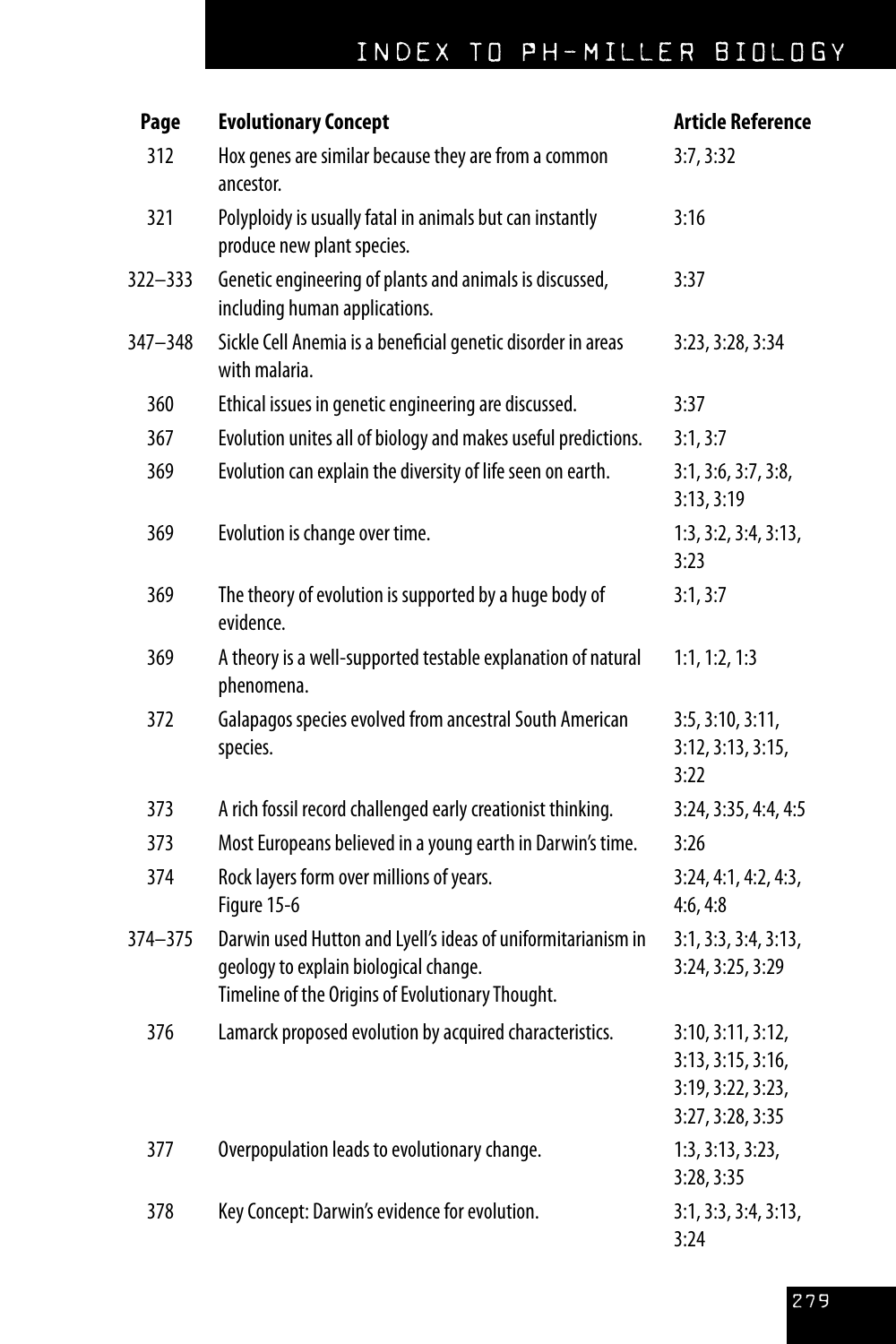#### EVOLUTION EXPOSED

#### **Page Evolutionary Concept Article Reference** 378–379 Darwin published *On the Origin of Species* after waiting many years. 3:1, 3:3, 3:4, 3:13, 3:24 380 The struggle for existence can be compared to artificial selection and is central to Darwin's theory of evolution. 1:3, 3:1, 3:10, 3:11, 3:12, 3:13, 3:22, 3:23, 3:27 381 Natural selection cannot be seen directly, only in populations over many generations. 1:3, 3:1, 3:13 382 Fossils are a record of life on earth over millions of years, not thousands. 3:24, 3:29, 4:13, 4:14 382 All life on earth shares a common ancestor. Figure 15-13 3:6, 3:7, 3:8, 3:13, 3:19 383 Hundreds of transitional fossils have been found to support evolution. 3:24, 3:29, 3:35, 4:13 383 Convergent evolution happens in similar environments in different geographic areas. 3:6, 3:7, 3:33 383 Gaps in the fossil record do not weaken evolutionary theory; they just don't allow a full understanding of how some species evolved. 3:24, 3:29, 3:35, 4:13 384 Vestigial structures in humans include appendix, tailbone, and ear muscles. Vestigial structures do not serve important functions. Fig 15-16 3:7, 3:8 384 Homologous structures can be used to classify organisms. 3:6, 3:7, 3:29 384–385 Homologous structures develop from the same clumps of cells demonstrating common ancestry. Figure 15-15 3:6, 3:7, 3:33 385 Despite "fudged" drawings by Haeckel, the same groups of cells develop in the same order producing the homologous structures in vertebrates. Figure 15-17 shows similar embryos. The similarity of human and other vertebrate embryos is evidence of a common ancestor. 3:7, 3:31 386 Evolution is the "grand unifying theory of the life sciences" and is vital to medical science. 3:1, 3:7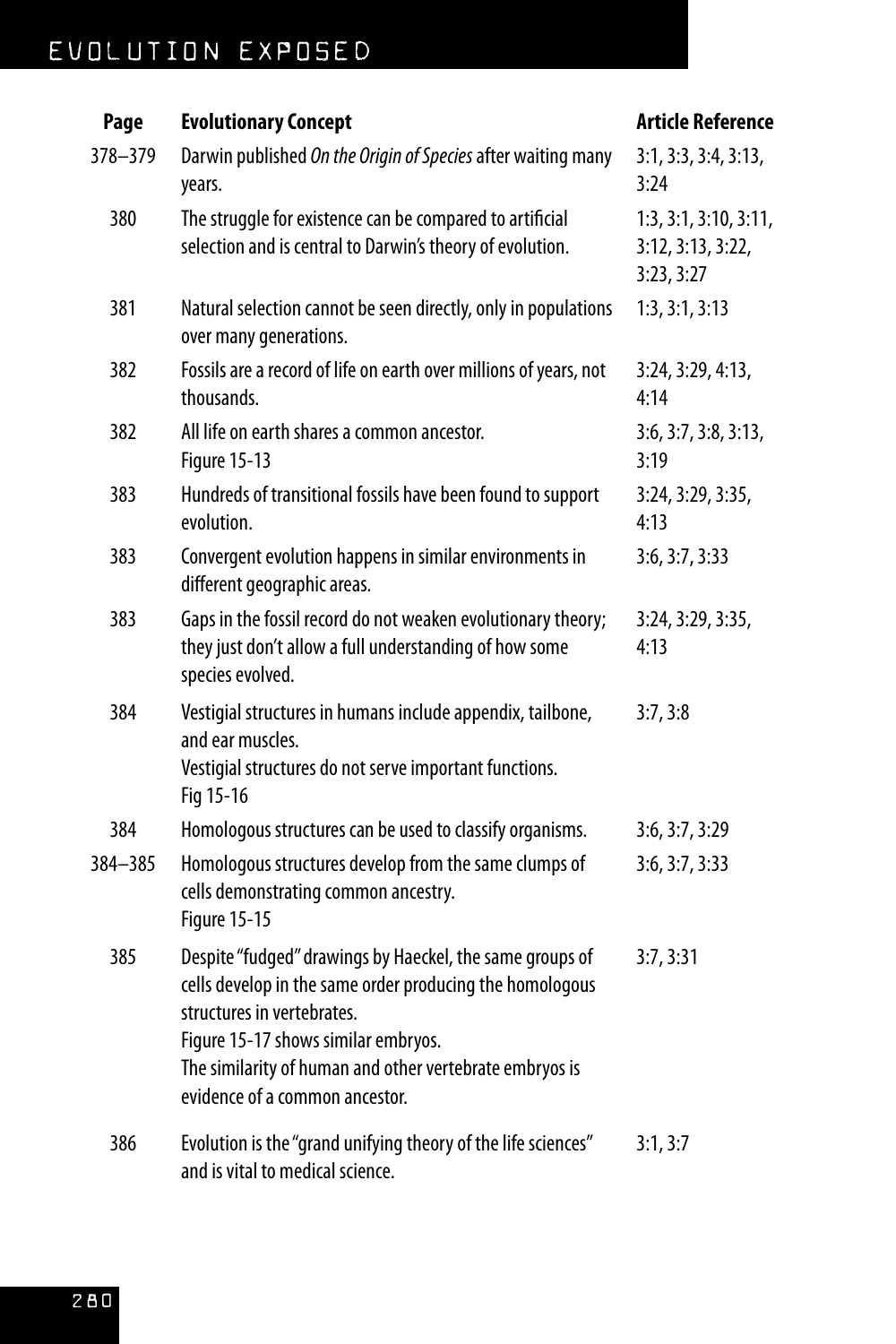### INDEX TO PH-MILLER BIOLOGY

| Page     | <b>Evolutionary Concept</b>                                                                                                                               | <b>Article Reference</b>                                                        |
|----------|-----------------------------------------------------------------------------------------------------------------------------------------------------------|---------------------------------------------------------------------------------|
| 386      | Natural selection causes evolution.                                                                                                                       | 1:3, 3:1, 3:10, 3:11,<br>3:12, 3:13, 3:22,<br>3:23,3:27                         |
| 386      | Biology, geology, and physics confirm Darwin's ideas of<br>evolution.                                                                                     | 3:7                                                                             |
| 386      | There is uncertainty about how life began.                                                                                                                | 3:2, 5:1, 5:2, 5:3,<br>5:5, 5:6                                                 |
| 387      | Lucy dated 3.2 million years old and Australopithecines<br>evolved 4 MYA to walk upright before large brains evolved.<br>Laetoli footprints confirm this. | 10:1, 10:3                                                                      |
| 389-390  | Questions 7, 9, 10, 11, 13, 14, 16, 20, 21, 22, 23, 24, 25,<br>26, 27, 28, 31, 33, 34, and 35 expect evolutionary ideas as<br>answers.                    |                                                                                 |
| 391      | Questions 4, 5, 7, and 8 expect evolutionary ideas as answers.                                                                                            |                                                                                 |
| 392      | Mutations are the source of variability in a species.                                                                                                     | 3:1, 3:10, 3:13,<br>3:15, 3:16, 3:19,<br>3:21, 3:22, 3:23,<br>3:28              |
| 393      | Text omits that Mendel was a creationist who rejected<br>Darwin's ideas and showed static nature of inheritance                                           | 3:10, 3:13, 3:15,<br>3:21                                                       |
| 393      | Evolution is described in genetic terms. DNA models and<br>identifying genes have increased the understanding of<br>evolution.                            | 3:10, 3:11, 3:12,<br>3:13, 3:15, 3:16,<br>3:19, 3:22, 3:23,<br>3:27, 3:28, 3:35 |
| 394      | Gene pools are important in evolutionary theory as<br>populations change over time.                                                                       | 1:3, 3:13, 3:23,<br>3:28, 3:35                                                  |
| 394-395  | Mutations are the source of variability in a species.                                                                                                     | 3:1, 3:10, 3:13,<br>3:15, 3:16, 3:19,<br>3:21, 3:22, 3:23,<br>3:28.             |
| 394, 397 | Evolution is the change in gene frequency in a population.                                                                                                | 1:3, 3:13, 3:23,<br>3:28, 3:35                                                  |
| 397      | Natural selection only affects individuals not genes, and only<br>populations can evolve.                                                                 | 1:3, 3:1, 3:10, 3:11,<br>3:12, 3:13, 3:22,<br>3:23,3:27                         |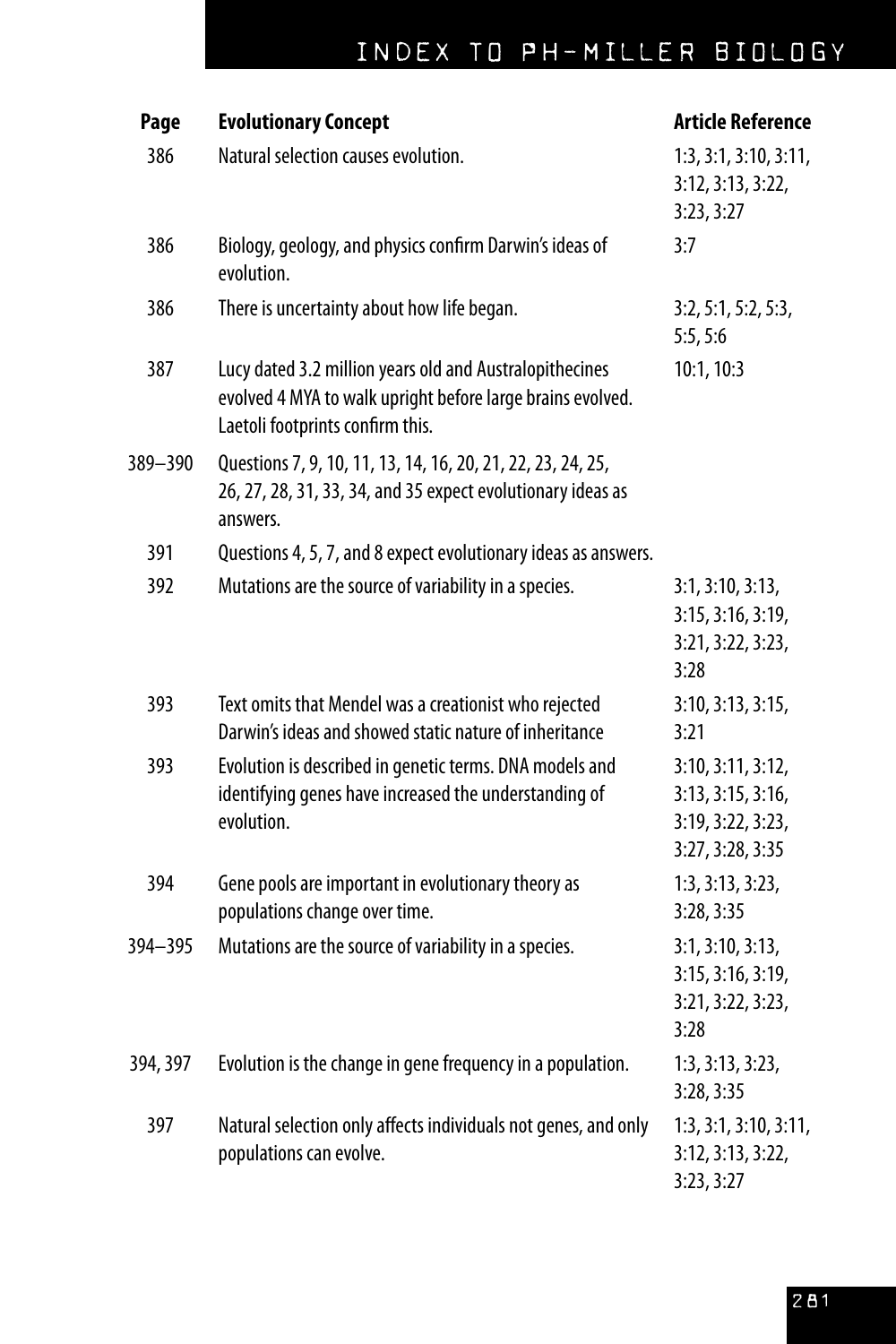| Page        | <b>Evolutionary Concept</b>                                                                                                                  | <b>Article Reference</b>                                                        |
|-------------|----------------------------------------------------------------------------------------------------------------------------------------------|---------------------------------------------------------------------------------|
| 398         | Environmental pressures cause populations to evolve.                                                                                         | 1:3, 3:1, 3:10, 3:11,<br>3:12, 3:13, 3:22,<br>3:23,3:27                         |
| 400         | Genetic drift causes evolution.                                                                                                              | 3:5, 3:10, 3:11,<br>3:12, 3:13, 3:15,<br>3:22                                   |
| 400         | Fruit flies and beetles evolve through genetic drift.<br>Figure 16-9                                                                         | 3:5, 3:10, 3:11,<br>3:12, 3:13, 3:15,<br>3:22                                   |
| 401         | Evolution stops with genetic equilibrium.                                                                                                    | 3:10, 3:11, 3:12,<br>3:13, 3:15, 3:16,<br>3:19, 3:22, 3:23,<br>3:27, 3:28, 3:35 |
| 403         | Antibiotic resistance is an example of evolution in action.                                                                                  | 3:13, 3:22, 3:28                                                                |
| 404-405     | New species evolve as populations are separated from one<br>another.<br>Figure 16-2 Kaibab squirrels evolved apart from Albert<br>squirrels. | 3:5, 3:10, 3:11,<br>3:12, 3:13, 3:15,<br>3:22                                   |
| $406 - 409$ | Variation in finch beaks over time is evidence of evolution.<br>Figure 16-13, 14                                                             | 3:1, 3:10, 3:13,<br>3:15, 3:16, 3:19,<br>3:21, 3:22, 3:23,<br>3:28              |
| 406-409     | Galapagos species evolved from ancestral South American<br>species.                                                                          | 3:5, 3:10, 3:11,<br>3:12, 3:13, 3:15,<br>3:22                                   |
| 410         | All life on earth shares a common ancestor.<br>Figure 15-13                                                                                  | 3:6, 3:7, 3:8, 3:13,<br>3:19                                                    |
| 410         | Fossils show that life evolved over 3 billion years and as more<br>fossils are found evolution will be supported.                            | 3:24, 3:29, 3:35,<br>4:7, 4:13                                                  |
| 410         | Antibiotic resistance is an example of evolution in action.                                                                                  | 3:13, 3:22, 3:28                                                                |
| 410         | Evolution unites all of biology and makes useful predictions.                                                                                | 3:1, 3:7                                                                        |
| 410         | Evolution is a well-tested explanation of a broad set of<br>scientific evidences.                                                            | 1:2, 1:3, 3:4                                                                   |
| 413-414     | Questions 10, 16, 22, 23, 24, 30, and 33 expect evolutionary<br>ideas as answers.                                                            |                                                                                 |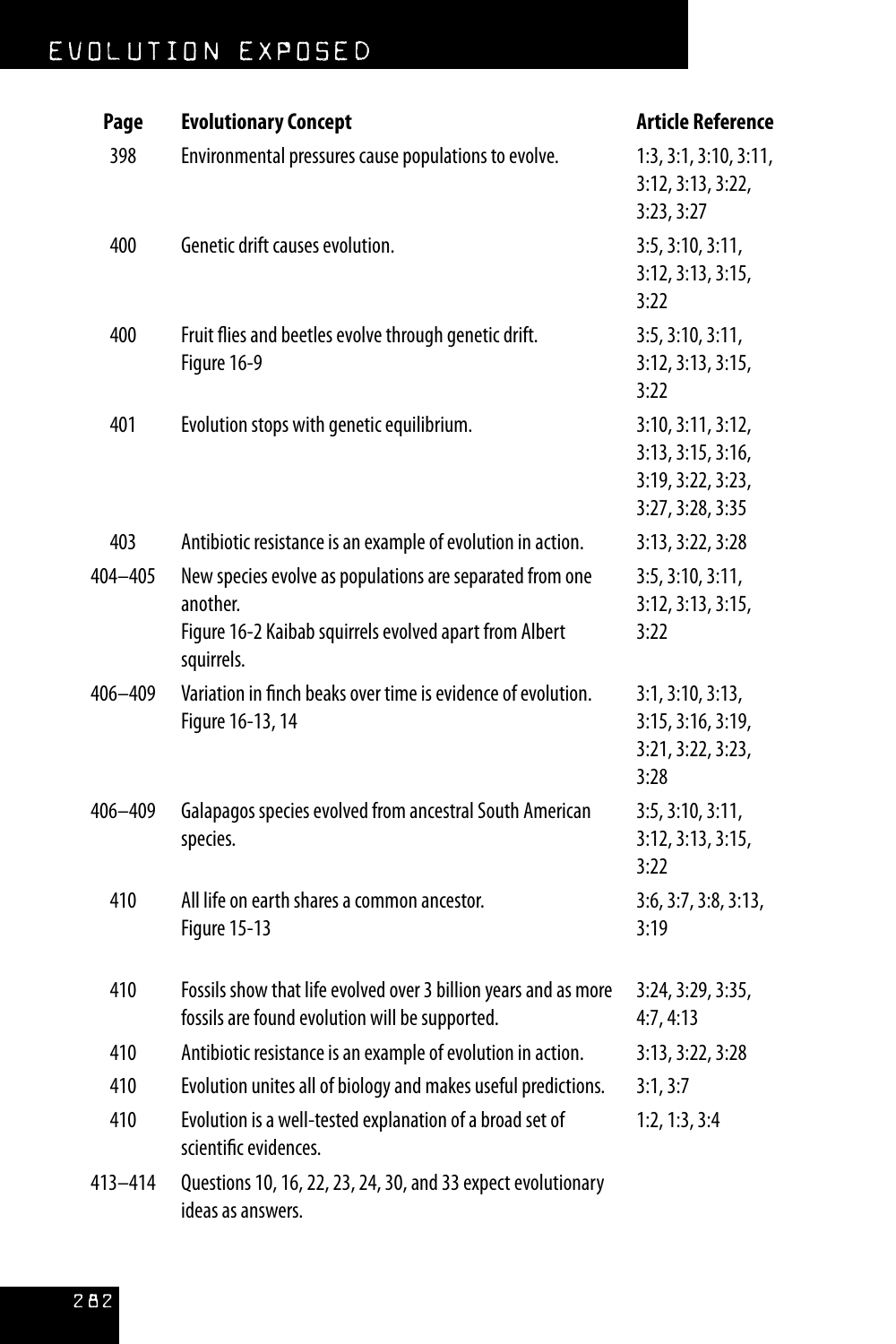### INDEX TO PH-MILLER BIOLOGY

| Page | <b>Evolutionary Concept</b>                                                                                                                              | <b>Article Reference</b>         |
|------|----------------------------------------------------------------------------------------------------------------------------------------------------------|----------------------------------|
| 416  | Rock layers form slowly at the bottom of lakes.                                                                                                          | 3:24, 4:1, 4:2, 4:3,<br>4:6, 4:8 |
| 416  | Scorpion was trapped in amber 25 million years ago.                                                                                                      | 4:5, 4:9                         |
| 417  | The fossil record shows that life on earth has changed over<br>time and it has a specific order.                                                         | 3:24, 3:35, 4:4, 4:5             |
| 417  | 99% of species have gone extinct.                                                                                                                        | 4:5                              |
| 418  | The fossil record is incomplete because fossilization is rare.<br>Fossils form as they are gradually covered by sediment in<br>lakes and rivers.         | 4:6                              |
| 419  | Lower layers are older than higher layers and index fossils can<br>help in determining the relative age of a layer.                                      | 3:24, 3:29, 4:13,<br>4:14        |
| 420  | Radiometric dating can be used to identify the absolute age<br>of rocks and fossils.                                                                     | 4:12, 4:15                       |
| 421  | The geologic column was constructed by comparing layers<br>while dates were assigned using radiometric dating.<br>Figure 17-5                            | 3:24, 3:29, 3:35,<br>4:13        |
| 422  | A clock analogy is used to relate the geologic eras.                                                                                                     | 4:12, 4:13, 4:14                 |
| 423  | The earth is 4.6 billion years old and evidence shows it was<br>formed from cosmic debris over 100 million years.                                        | 4:7, 4:12, 4:13,<br>4:14         |
| 423  | Key Concepts: early atmosphere, Miller experiment, oxygen<br>and life, and endosymbiotic theory.                                                         | 3:2, 5:1, 5:2, 5:3,<br>5:5, 5:6  |
| 423  | Hypotheses on the origin of life are based on a small amount<br>of evidence and there are many gaps and uncertainties.                                   | 3:2, 5:1, 5:2, 5:3,<br>5:5, 5:6  |
| 423  | The early earth had a toxic atmosphere with little or no<br>oxygen.<br>Figure 17-7                                                                       | 5:3, 5:5                         |
| 424  | The earth cooled enough to allow oceans to form 3.8 billion<br>years ago and life appeared.                                                              | 5:1, 5:5                         |
| 424  | Atoms do not form complex organic molecules today but they<br>could have formed in the early atmosphere.                                                 | 3:2, 5:1, 5:2, 5:3,<br>5:5, 5:6  |
| 424  | Scientists know the Miller/Urey experiment was performed<br>under the wrong conditions but other experiments have<br>produced organic molecules as well. | 5:3, 5:5, 5:6                    |
| 424  | The spectacular results of the Miller/Urey experiment suggest<br>how life could have evolved on the primitive earth.                                     | 5:3, 5:5, 5:6                    |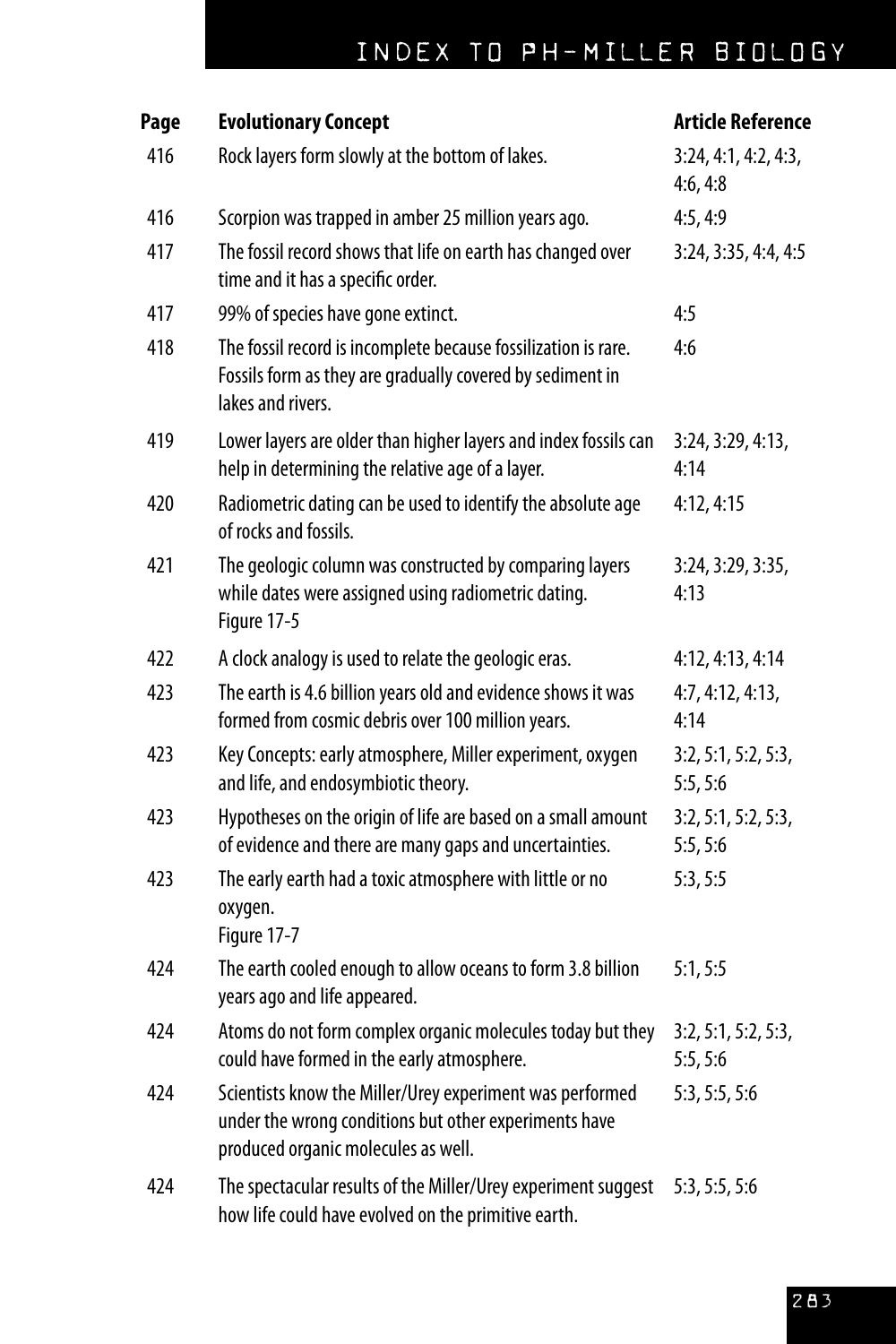| Page | <b>Evolutionary Concept</b>                                                                                                                          | <b>Article Reference</b>        |
|------|------------------------------------------------------------------------------------------------------------------------------------------------------|---------------------------------|
| 425  | The leap from nonlife to life is the greatest gap in scientific<br>hypotheses of earth history.                                                      | 3:2, 5:1, 5:2, 5:3,<br>5:5, 5:6 |
| 425  | Proteinoid microspheres might have acquired the<br>characteristics of living cells.<br>Figure 17-9                                                   | 3:2, 5:5                        |
| 425  | Scientists cannot understand how DNA and RNA evolved the<br>complex information and duplication systems.                                             | 3:2, 5:2, 5:5                   |
| 425  | RNA could have been the first genetic molecule and may have<br>given rise to DNA and protein systems.                                                | 3:2, 5:2, 5:5                   |
| 426  | Oxygen began to accumulate after photosynthesis evolved<br>2.2 billion years ago.<br><b>Figure 17-11</b>                                             | 5:3, 5:5                        |
| 426  | Organisms evolved to use oxygen and protect themselves<br>from it as it accumulated in the atmosphere.                                               | 5:5,6:5                         |
| 426  | The first life evolved in the absence of oxygen about 3.5<br>billion years ago.                                                                      | 5:3, 5:5                        |
| 427  | Organisms evolved internal membranes 2.2 billion years ago.                                                                                          | 6:1                             |
| 427  | Chloroplasts and mitochondria evolved through an<br>endosymbiotic relationship. Several evidences support this<br>conclusion.<br><b>Figure 17-12</b> | 6:6                             |
| 428  | Multicellular life was able to evolve more rapidly as a result of<br>sexual reproduction.                                                            | 3:6, 6:7                        |
| 428  | Sexual reproduction evolved and accelerated evolution.                                                                                               | 3:6, 6:7                        |
| 429  | The fossil record is missing many pieces but scientists have<br>good evolutionary histories of many groups.                                          | 3:6, 3:7, 5:6, 8:1              |
| 429  | Multicellular life evolved to its present day diversity.                                                                                             | 5:6, 8:2                        |
| 429  | During the Precambrian life evolved from simple anaerobes<br>to eukaryotes but few fossils were left behind.                                         | 5:6, 8:3                        |
| 429  | Life had evolved to great diversity by the beginning of the<br>Cambrian period though it is not clear how.<br>Figure 17-14                           | 4:16                            |
| 430  | Most animal phyla evolved in the "Cambrian Explosion".                                                                                               | 3:24, 4:16                      |
| 430  | Some arthropods became the first animals to live on land<br>during the Ordovician Period.                                                            | 3:13                            |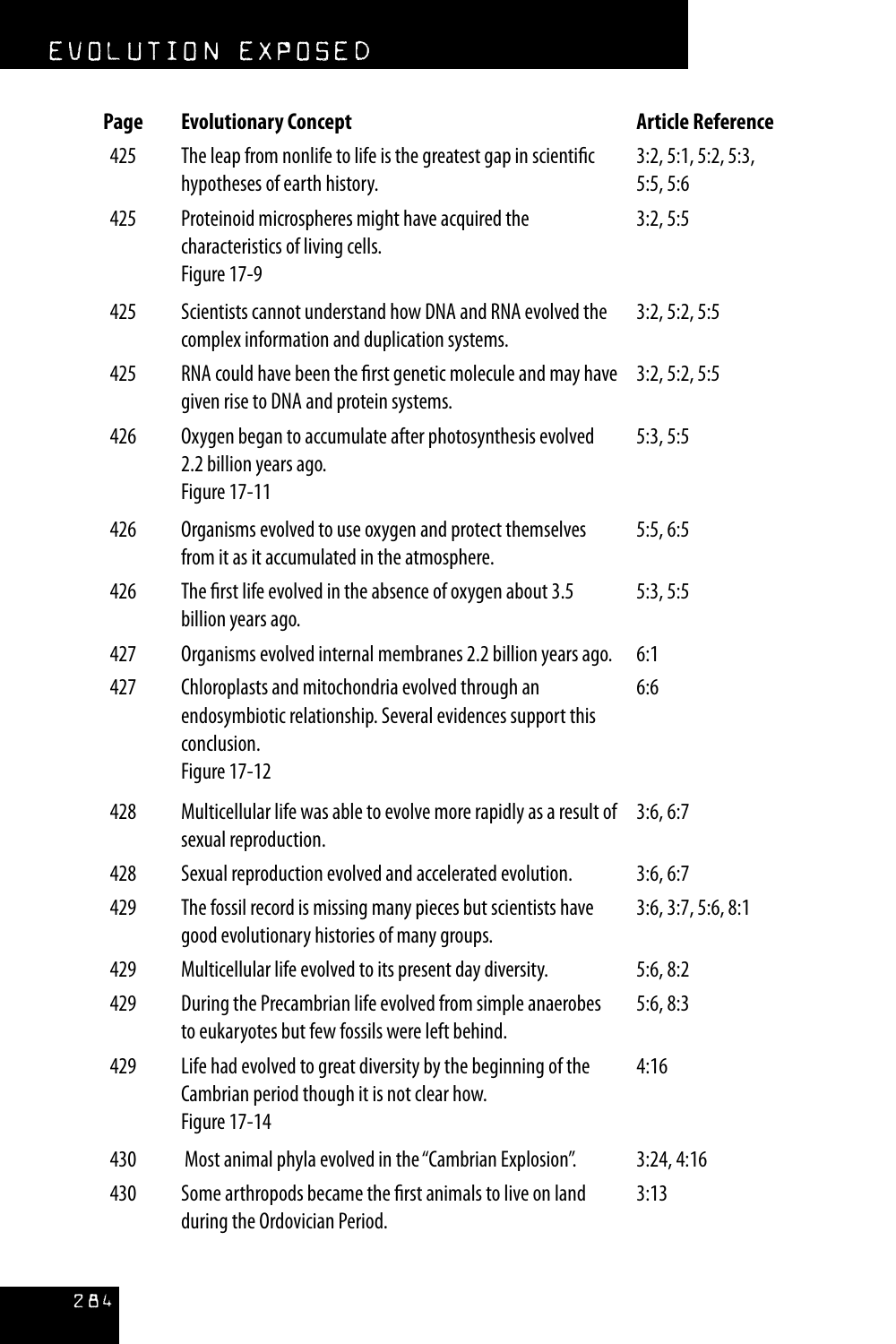| Page | <b>Evolutionary Concept</b>                                                                           | <b>Article Reference</b> |
|------|-------------------------------------------------------------------------------------------------------|--------------------------|
| 430  | Insects evolved in the late Paleozoic Era.                                                            | 3:13                     |
| 430  | Arthropods evolved in the ocean along with the ancestors of<br>octopi and squid.                      | 3:13                     |
| 430  | The first plants evolved from aquatic ancestors and grew low<br>to the ground in damp areas.          | 7:2, 7:3, 7:4            |
| 430  | Ferns and land plants evolved to inhabit drier areas.                                                 | 7:4                      |
| 430  | Coal formed from vast forests of the Carboniferous Era.                                               | 7:3                      |
| 430  | The first vertebrates were jawless fish in the Ordovician<br>Period.                                  | 9:1                      |
| 430  | Sharks appeared in the late Devonian Period.                                                          | 9:1                      |
| 430  | Amphibians evolved from fish with leglike fins in the<br>Devonian.                                    | 9:2,9:3                  |
| 430  | Reptiles evolved from amphibians in the Paleozoic Era.                                                | 9:4                      |
| 431  | The Permian Extinction saw 95% of the complex life in the<br>seas disappear.<br><b>Figure 17-16</b>   | 2:5, 4:18, 4:19          |
| 431  | Cycads and cone bearing plants were abundant in the<br>Mesozoic.<br><b>Figure 17-17</b>               | 7:3                      |
| 431  | Reptiles were abundant in the Mesozoic era after appearing<br>225 MYA.                                | 9:4                      |
| 431  | The first mammals evolved from mammallike reptiles and<br>were the size of a shrew.                   | 9:7                      |
| 432  | The Cretaceous Extinction killed half of plants and land<br>animals including all of the dinosaurs.   | 2:5, 4:18, 4:19          |
| 432  | Flowering plants evolved in the Cretaceous.                                                           | 7:3                      |
| 432  | Birds evolved from dinosaurs based on fossil evidence from<br>China.                                  | 2:5, 2:6, 2:7, 3:35      |
| 432  | Archaeopteryx appeared during the Jurassic and was one of<br>the first birds.                         | 2:5, 3:35, 4:17          |
| 432  | Dinosaurs dominated the Jurassic for 150 million years, much<br>longer than hominids have been alive. | 9:6                      |
| 433  | Mammals evolved to fill the niches left when dinosaurs went<br>extinct.                               | 9:7                      |
| 434  | Human ancestors appeared 4.5 MYA.                                                                     | 10:1, 10:3               |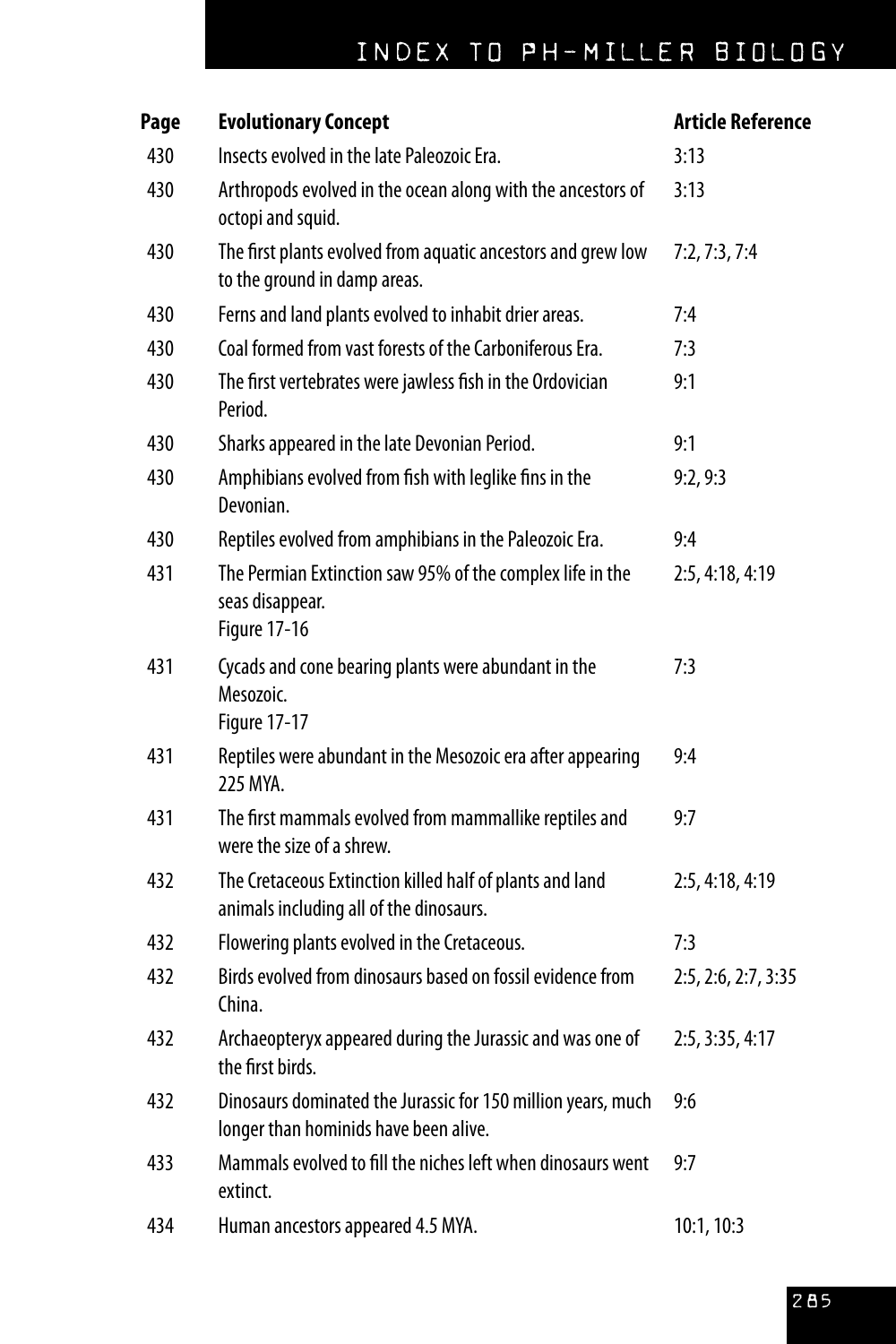| Page    | <b>Evolutionary Concept</b>                                                                                                                                                                                                    | <b>Article Reference</b>                      |
|---------|--------------------------------------------------------------------------------------------------------------------------------------------------------------------------------------------------------------------------------|-----------------------------------------------|
| 434     | Homo sapiens was in Africa 200,000 years ago and spread<br>around the world from there.                                                                                                                                        | 10:1, 10:3                                    |
| 434     | Ice ages during the Quaternary Period lasted for hundreds of<br>thousands of years each and had an impact on species.                                                                                                          | 9:14                                          |
| 435     | 99% of species have gone extinct.                                                                                                                                                                                              | 4:5                                           |
| 435     | Mammals evolved to fill the niches left when dinosaurs went<br>extinct.                                                                                                                                                        | 9:7                                           |
| 435     | Asteroid impacts and other causes were responsible for mass<br>extinctions, though there is no precise cause.<br>Figure 17-21                                                                                                  | 2:5, 4:18, 4:19                               |
| 435     | A burst of evolution followed mass extinction events.                                                                                                                                                                          | 3:1, 3:5, 3:11, 3:12,<br>3:13, 3:27           |
| 435     | Macroevolution is the large-scale evolutionary patterns<br>over a long period of time. Extinction, adaptive radiation,<br>convergent evolution, coevolution, punctuated equilibrium,<br>and developmental genes are important. | 3:1, 3:12, 3:13,<br>3:27                      |
| 436     | Adaptive radiation explains how many species evolve from a<br>common ancestor.<br>Figure 17-22                                                                                                                                 | 3:1, 3:5, 3:6, 3:11,<br>3:12, 3:13, 3:28      |
| 436     | Mammals were small and scarce during the age of dinosaurs.                                                                                                                                                                     | 9:7                                           |
| 436-437 | Unrelated animals with similar structures are a result of<br>convergent evolution working on different "raw material" in<br>similar environments.<br>Figure 17-23                                                              | 3:6, 3:7, 3:33                                |
| 437-438 | Plants and insects have coevolved relationships in response to<br>one another.<br>Figure 17-24                                                                                                                                 | 3:14                                          |
| 439     | Islands are prime areas to study evolution.<br>Finches and mockingbirds evolved into different niches in the<br>Galapagos.                                                                                                     | 3:5, 3:10, 3:11,<br>3:12, 3:13, 3:15,<br>3:22 |
| 439     | A burst of evolution followed mass extinction events.                                                                                                                                                                          | 3:1, 3:5, 3:11, 3:12,<br>3:13, 3:27           |
| 439     | Evolution of the horse is used to illustrate different rates of<br>evolution in Figure 17-25.                                                                                                                                  | 3:29, 3:30, 3:35                              |
| 439     | Horseshoe crabs have changed little since they first appeared<br>in the fossil record.                                                                                                                                         | 3:19,4:9                                      |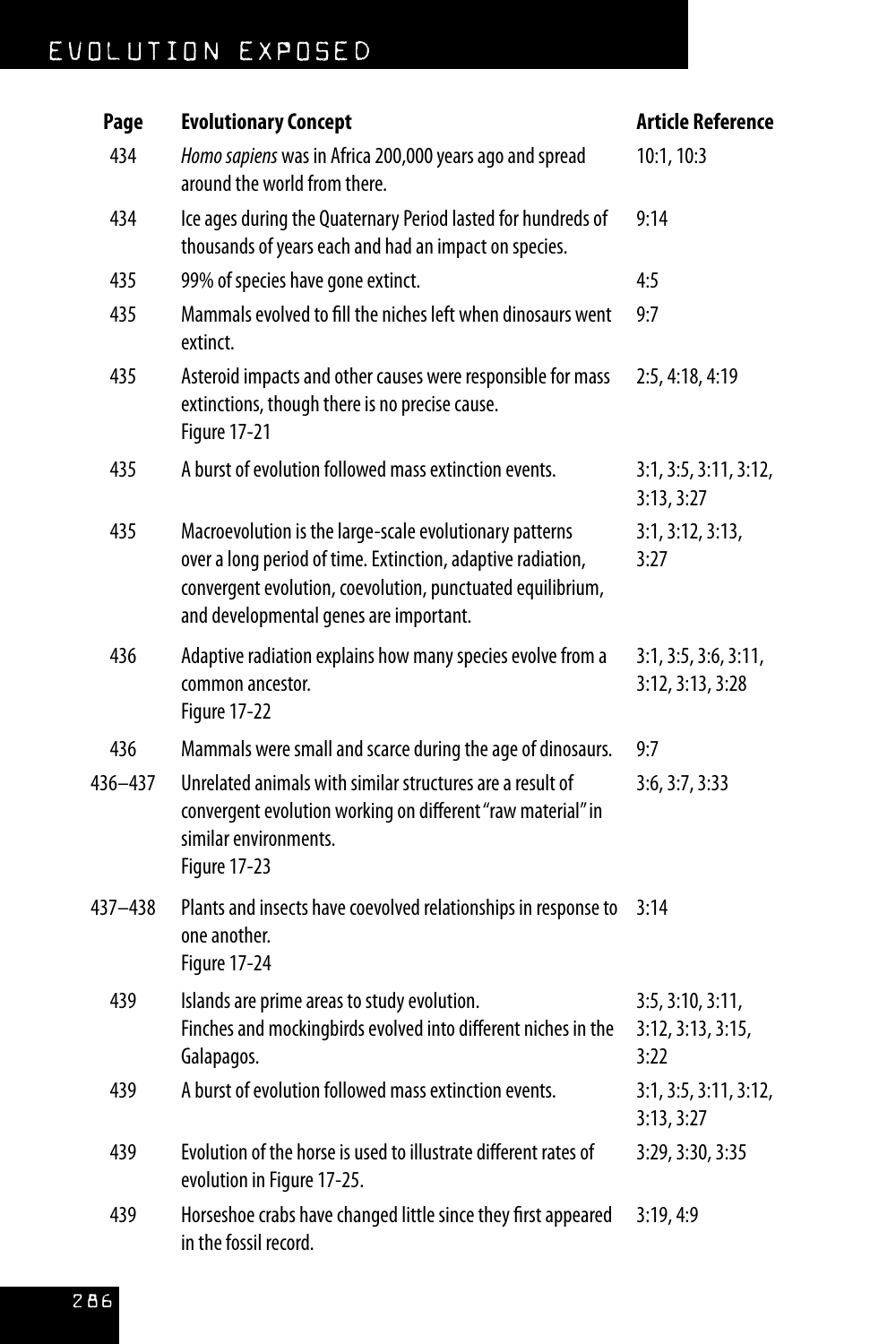| Page        | <b>Evolutionary Concept</b>                                                                                                               | <b>Article Reference</b>                                |
|-------------|-------------------------------------------------------------------------------------------------------------------------------------------|---------------------------------------------------------|
| 439         | Punctuated equilibrium is contrasted with gradualism and<br>the fossil record supports both.<br><b>Figure 17-25</b>                       | 3:29, 3:30, 3:35                                        |
| 440         | Hox genes can explain the evolution of modified body plans<br>as evident in insects.<br>Figure 17-26                                      | 3:7,3:32                                                |
| 441         | Lab activity on modeling coevolution.                                                                                                     | 3:7, 3:14                                               |
| 442-444     | Questions 3, 5, 6, and 8-36 expect evolutionary ideas as<br>answers.                                                                      |                                                         |
| 445         | Questions 1-8 expect evolutionary ideas as answers.                                                                                       |                                                         |
| 447         | Life on earth has been evolving for 3.5 billion years.                                                                                    | 3:2, 3:7, 3:11, 3:13,<br>3:19, 3:24, 3:27,<br>3:28, 4:7 |
| 448-449     | Linnaeus developed binomial naming and classification<br>system.                                                                          | 2:1                                                     |
| 451         | Key Concepts: evolutionary relationships and DNA are<br>important in classification.                                                      | 2:8, 3:6, 3:29                                          |
| $452 - 453$ | Shared characteristics point to a recent common ancestor and<br>evolutionary relationships can be displayed in cladograms.<br>Figure 18-7 | 2:2                                                     |
| 453         | Cladograms are used to demonstrate evolutionary<br>relationships based on derived characters.                                             | 2:3,2:4                                                 |
| 454         | Similarity in myosin genes shows that humans and yeast<br>share a common ancestor.                                                        | 2:8, 3:6, 3:29                                          |
| 454         | American vultures are more closely related to storks than<br>African vultures based on DNA.<br>Figure 18-8                                | 2:8, 3:6, 3:29                                          |
| 454         | DNA similarities can be used to determine the evolutionary<br>relationships of genes.                                                     | 2:8, 3:6, 3:29                                          |
| 455         | Molecular clocks use the difference in DNA sequences to<br>measure evolutionary time of common ancestors.<br>Figure 18-9                  | 2:8, 3:6, 3:29                                          |
| 457         | Classification systems have been changed over time, but<br>evolution has been upheld and refined over time.                               | 2:2                                                     |
| 457         | All life can be organized into an evolutionary tree.                                                                                      | 3:6, 3:7, 3:8, 3:13,<br>3:19                            |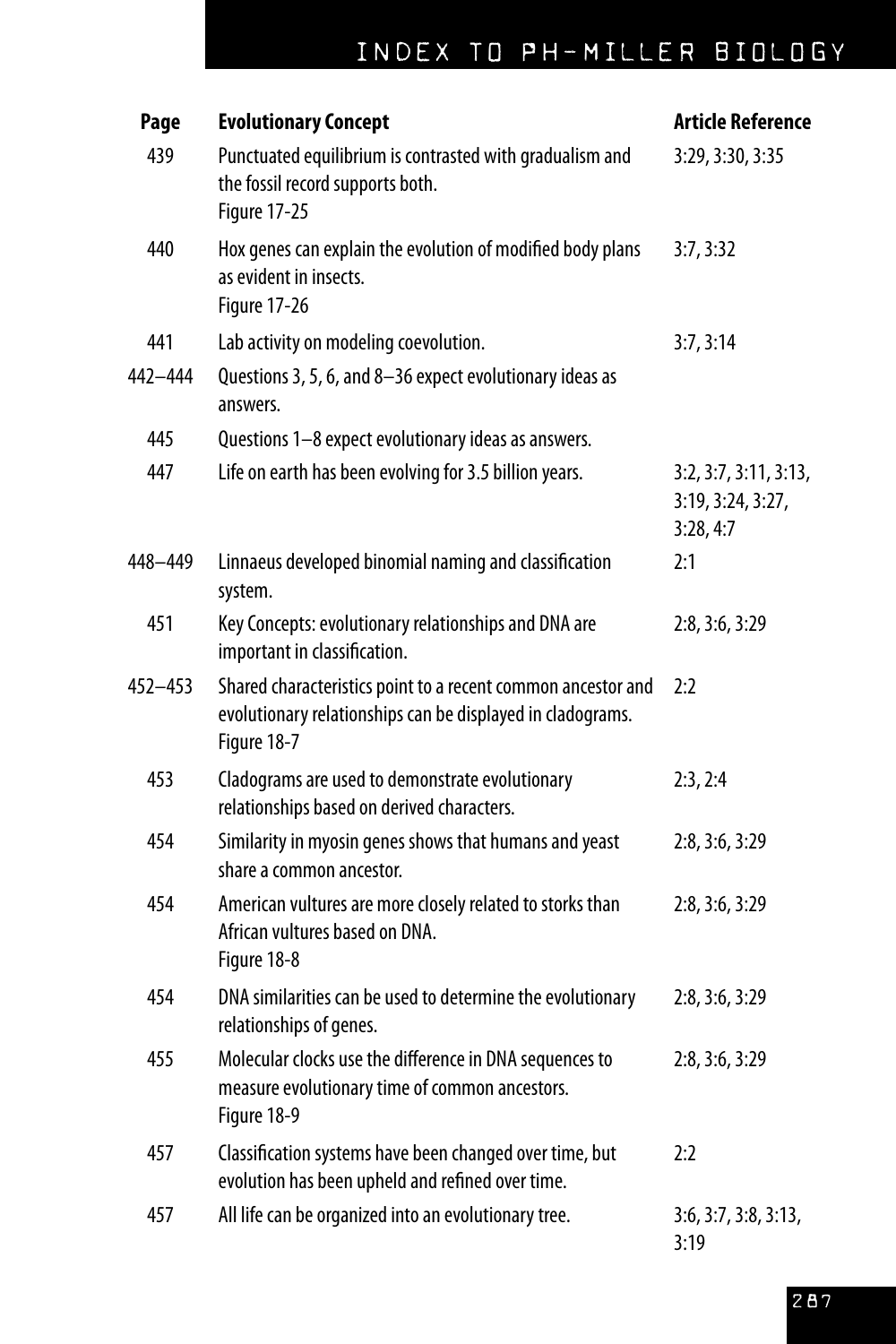| Page    | <b>Evolutionary Concept</b>                                                                                            | <b>Article Reference</b>         |
|---------|------------------------------------------------------------------------------------------------------------------------|----------------------------------|
| 458     | Domains are based on how long they have been evolving<br>independently.                                                | 2:3,2:4                          |
| 460-461 | Figure 18-13 shows a tree of life with a ? as the original<br>ancestor.                                                | 3:6, 3:7, 3:8, 3:13,<br>3:19     |
| 464-466 | Questions 6, 7, 12, 15, 16, 17, 18, 19, 20, 21, 27, 32, 33, and<br>34 expect evolutionary ideas as answers.            |                                  |
| 467     | Questions 2, 5, and 8 expect evolutionary ideas as answers.                                                            |                                  |
| 472     | Archaebacteria may be the ancestors of eukaryotes.                                                                     | 5:5,6:4                          |
| 483     | Viruses evolved after the first cells and have been evolving<br>since.                                                 | 3:38                             |
| 487     | Bacteria evolve resistance as antibacterial compounds are<br>used.                                                     | 3:13, 3:22, 3:28                 |
| 498     | Different groups of protists likely evolved independently from<br>archaebacteria.                                      | 6:3                              |
| 498     | Protists were the first eukaryotes to evolve 1.5 billion years<br>ago from the symbiosis of many cells.<br>Figure 20-2 | 3:6, 3:7                         |
| 498     | Common classification of protists does not reflect<br>evolutionary relationships.                                      | 3:6, 3:7                         |
| 500     | The Cliffs of Dover were raised up by geologic processes.                                                              | 3:24, 4:1, 4:2, 4:3,<br>4:6, 4:8 |
| 506     | Algae evolved different forms of chlorophyll as adaptations<br>to ocean life.                                          | 3:7                              |
| 511     | Plants likely evolved from an algalike ancestor millions of<br>years ago.                                              | 7:2, 7:3, 7:4                    |
| 536     | Penicillium likely evolved from an ascomycete.                                                                         | 3:6, 3:7                         |
| 537     | Fungi evolved along with the first land plants 460 MYA.<br>Figure 21-11                                                | 3:6                              |
| 541     | Mycorrhizal associations were a critical adaptation in the<br>evolution of land plants.                                | 3:6                              |
| 542     | Plants and fungi are evolving together in partnership.                                                                 | 3:14                             |
| 545-546 | Questions 21, 25, 30, and 32 expect evolutionary ideas as<br>answers.                                                  |                                  |
| 551     | Oldest fossil plants at 470 MYA.                                                                                       | 7:1, 7:3                         |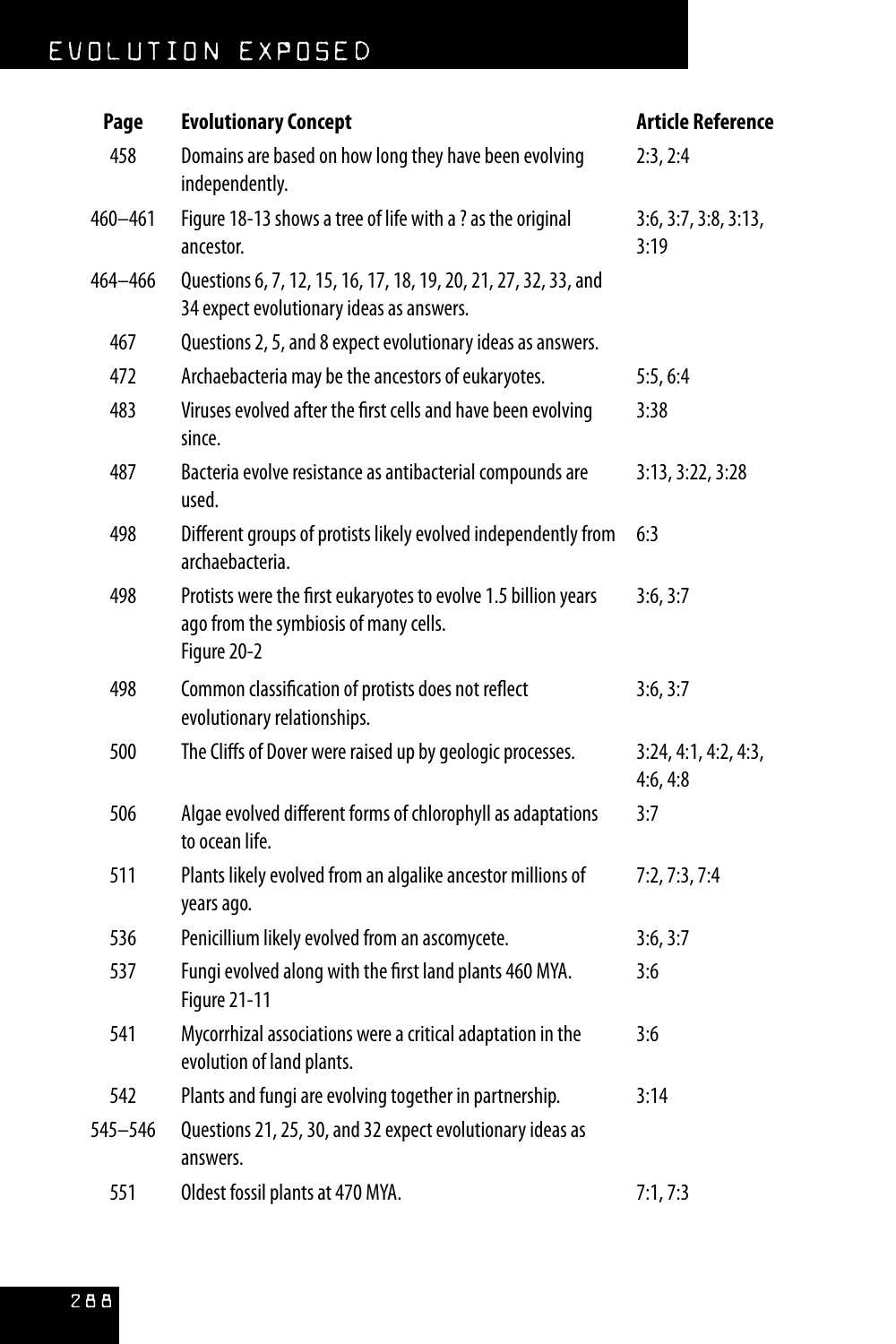| Page    | <b>Evolutionary Concept</b>                                                                                             | <b>Article Reference</b> |
|---------|-------------------------------------------------------------------------------------------------------------------------|--------------------------|
| 553     | Plants evolved from an algalike ancestor to colonize the land<br>by developing traits that controlled water.            | 7:2, 7:3, 7:4            |
| 554     | All groups of plants evolved from the first plants.<br>Figure 22-6                                                      | 7:2, 7:3, 7:4            |
| 554     | DNA evidence confirms that plants are closely related to<br>algae.                                                      | 7:2, 7:3, 7:4            |
| 554     | Cooksonia was the first land plant at 450 MYA.<br>Figure 22-5                                                           | 7:3                      |
| 554     | Plants evolved to resist sunlight and drying out.                                                                       | 7:4                      |
| 555     | DNA provides evidence that plants evolved from freshwater<br>algae.                                                     | 7:2, 7:3, 7:4            |
| 555     | Important plant traits evolved over the course of millions of<br>years.                                                 | 7:4                      |
| 560     | The first vascular plants appeared suddenly 420 MYA-a<br>great evolutionary innovation.                                 | 7:3                      |
| 561     | Ancient forests of club mosses fossilized to become coal beds.                                                          | 7:3                      |
| 562     | Ferns evolved 350 MYA.                                                                                                  | 7:3                      |
| 564,566 | Seed plants evolved over millions of years.                                                                             | 7:3                      |
| 566     | The first seed plants evolved adaptations to dry land at 360<br>MYA.<br>Figure 22-20                                    | 7:3                      |
| 566     | DNA sequences provide evidence that all seeds plants have a<br>common ancestor.                                         | 7:3                      |
| 566     | Mosses and ferns evolved to many forms from 300-400 MYA.                                                                | 7:3                      |
| 567     | Ginkgoes are living fossils.                                                                                            | 4:9                      |
| 567     | Cycads appeared 225 MYA and thrived alongside dinosaurs.                                                                | 7:3                      |
| 568     | Conifers evolved 250 MYA.                                                                                               | 7:3                      |
| 569     | Flowering plants evolved 135 MYA with flowers as an<br>evolutionary advantage.                                          | 7:3                      |
| 574-576 | Questions 2, 12, and 18 expect evolutionary ideas as answers.                                                           |                          |
| 615     | Animals and flowering plants have co-evolved and this has<br>led to angiosperm dominance in the last 100 million years. | 3:14                     |
| 618     | The development of seeds was a major factor in the evolution<br>of land plants.                                         | 7:3                      |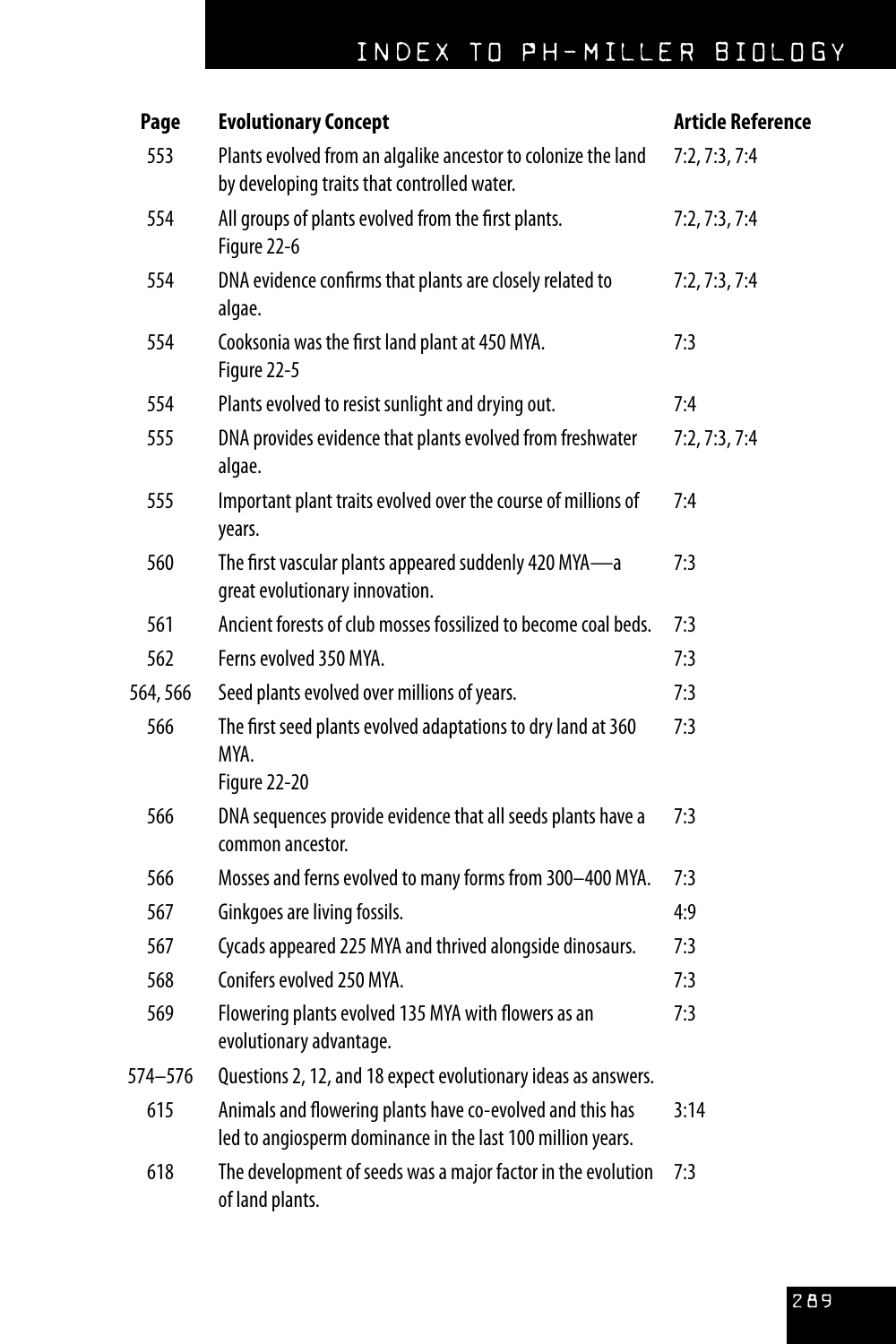| Page        | <b>Evolutionary Concept</b>                                                                                    | <b>Article Reference</b> |
|-------------|----------------------------------------------------------------------------------------------------------------|--------------------------|
| 624         | Evidence suggests that agriculture developed 10-12,000<br>years ago.                                           | 4:12, 4:13, 4:14         |
| $624 - 625$ | Timeline of agriculture from 8,000 BC.                                                                         | 4:12, 4:13, 4:14         |
| 625         | Corn was grown by Native Americans 8,000 years ago.                                                            | 4:12, 4:13, 4:14         |
| 630         | Question 34 expects an evolutionary idea as an answer.                                                         |                          |
| 643         | Plants have evolved adaptations to environments through<br>natural selection.                                  | 7:4                      |
| 644         | Desert plants have evolved adaptations to dry conditions.                                                      | 7:4                      |
| $651 - 652$ | Questions 20 and 26 expect evolutionary ideas as answers.                                                      |                          |
| 658         | Animals have evolved over millions of years to perform the<br>functions they do.                               | 3:6                      |
| 659         | Sexual reproduction allows animals to evolve as the<br>environment changes.                                    | 3:6                      |
| 660         | All animals evolved from a common ancestor by natural<br>selection as cells became specialized.<br>Figure 26-3 | 5:6, 8:1                 |
| 661         | Embryo's suggest vertebrates are closely related to<br>echinoderms.                                            | 3:7                      |
| 663         | Eyes and nerves evolved in the head of animals as an<br>advantage.<br>Figure 26-6                              | 3:6                      |
| 664         | Sponges evolved 540 MYA.                                                                                       | 8:1                      |
| 664         | Sponges may have evolved independently from other<br>animals or may have a common ancestor.                    | 8:1                      |
| 684         | Parasitic worms evolved to lose organs.                                                                        | 8:2                      |
| 694         | Annelids are closely related to clams and snails based on their<br>larval stage.                               | 3:7                      |
| 701         | Mollusks and annelids share a common ancestor 550 MYA.                                                         | 3:7                      |
| 702         | Figure 27-21 Mollusks evolved into different body plans.                                                       | 3:7                      |
| 703         | Mollusks have evolved different shells.                                                                        | 3:7                      |
| 704         | Figure 27-24 Mollusks have evolved a variety of responses to<br>danger.                                        | 3:7                      |
| 706         | Ancestors of the nautilus dominated the seas 500 MYA.                                                          | 3:7                      |
| 711         | Question 26 expects an evolutionary idea as an answer.                                                         |                          |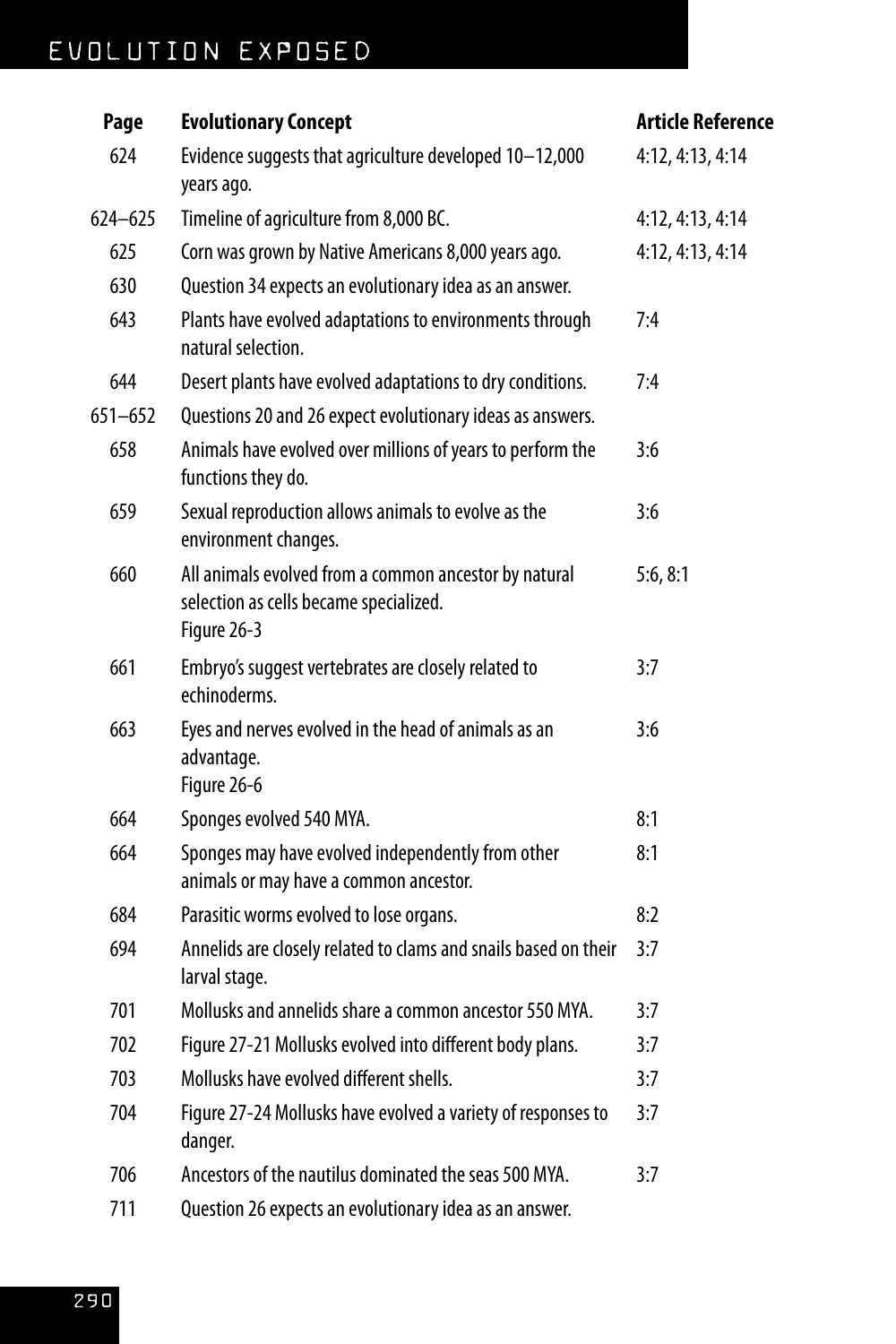| Page    | <b>Evolutionary Concept</b>                                                                                                                                            | <b>Article Reference</b> |
|---------|------------------------------------------------------------------------------------------------------------------------------------------------------------------------|--------------------------|
| 715     | Arthropods are the most successful animals in evolutionary<br>terms.                                                                                                   | 3:13                     |
| 716     | First arthropods in the sea 600 MYA.                                                                                                                                   | 3:13                     |
| 716     | Many structures including mouthparts have been gradually<br>modified from the basic body plan over time, much like cars<br>have changed but have the same basic parts. | 3:28                     |
| 723     | Horseshoe crabs have changed little in 500 million years.                                                                                                              | 3:19,4:9                 |
| 726     | Insects evolved characteristics that have made them<br>successful including flight and metamorphosis.                                                                  | 8:3                      |
| 728     | The evolution of flight allowed insects to colonize vast areas.<br><b>Figure 28-17</b>                                                                                 | 8:3                      |
| 734     | Echinoderms are more closely related to humans than<br>invertebrates based on deuterostome development.                                                                | 3:7,3:13                 |
| 738     | Crinoids were present in the ancient seas and dominated the<br>Paleozoic Era.<br>Figure 28-26                                                                          | 3:7,3:13                 |
| 741     | Question 20 expects an evolutionary idea as an answer.                                                                                                                 |                          |
| 745     | Multicellular animals are present in rocks dating from 610<br>to 543 MYA though they are not similar to any groups seen<br>today.                                      | 4:16                     |
| 745     | Molecular and DNA studies show how different invertebrate<br>body plans evolved.                                                                                       | 3:7                      |
| 746     | The fossils from 544 MYA show a dramatic change and variety<br>of body plans known as the Cambrian Explosion.                                                          | 3:24, 4:16               |
| 747     | Important features evolved in the Cambrian Period and the<br>evolutionary relationships can be determined as seen in<br>Figure 29-4.                                   | 4:16                     |
| 748–749 | Cephalization and segmentation were among many<br>evolutionary advantages.                                                                                             | 3:6                      |
| 748-749 | Major trends in the evolution of invertebrates are described<br>and included in Figure 29-5.                                                                           | 3:6                      |
| 751     | Invertebrates evolved different ways of obtaining and<br>digesting food.                                                                                               | 3:6                      |
| 751     | Different animal phyla represent evolutionary experiments<br>that were successful.                                                                                     | 3:6                      |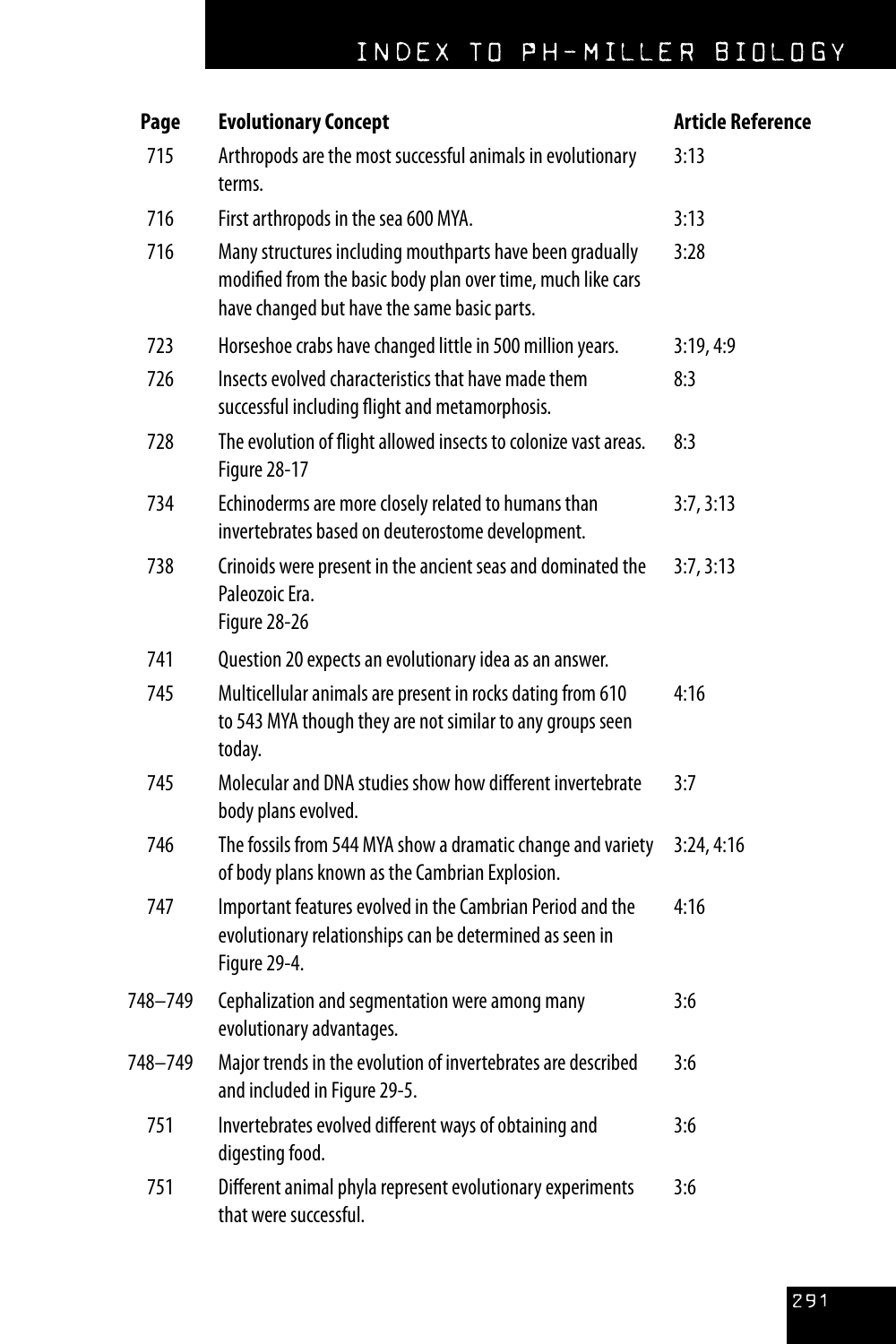| Page        | <b>Evolutionary Concept</b>                                                                                                                                          | <b>Article Reference</b> |
|-------------|----------------------------------------------------------------------------------------------------------------------------------------------------------------------|--------------------------|
| 752         | Figure 29-8, digestive organs have become more specialized<br>in invertebrates.                                                                                      | 3:6                      |
| 756         | Three trends in the evolution of invertebrate nervous systems<br>include: cephalization, centralization, and specialization.                                         | 3:6                      |
| 760-762     | Questions 1, 2, 12, 18, 22, 28, 31, 33, and 35 expect<br>evolutionary ideas as answers.                                                                              |                          |
| 763         | Question 2 expects an evolutionary idea as an answer.                                                                                                                |                          |
| 767         | All chordates have a postanal tail, pharyngeal pouches, and a<br>notochord at some point in development.                                                             | 3:31                     |
| 768         | Figure 30-2 shows the evolutionary relationship of chordates.                                                                                                        | 3:31                     |
| 769         | Vertebrates share embryological similarities with<br>nonvertebrate chordates and diverged 550 MYA.                                                                   | 3:31                     |
| 771         | Evolution has resulted in a great diversity of fishes.                                                                                                               | 3:6, 9:2                 |
| 772         | Fishes were the first vertebrates to evolve from an<br>invertebrate ancestor, not lancets or tunicates.                                                              | 9:1                      |
| 772         | The first fishes were jawless and bony-plated at 510 MYA.                                                                                                            | 9:1                      |
| 772         | Fishes evolved to dominate the seas in the Devonian and<br>Silurian Periods and some became the ancestors of lampreys<br>while others became extinct.<br>Figure 30-7 | 3:6, 9:2                 |
| $772 - 773$ | Jaws and tails were evolutionary advances in fish.                                                                                                                   | 3:6, 9:2                 |
| 773         | Sharks evolved from ancient fish that eventually became<br>extinct.                                                                                                  | 3:6, 9:2                 |
| 773         | Lobe-finned fishes later evolved fins.                                                                                                                               | 9:2,9:3                  |
| 774         | Fishes have evolved to survive in diverse environments.                                                                                                              | 3:6, 9:2                 |
| 777         | Some fishes have evolved electric generation and detection.                                                                                                          | 3:6, 9:2                 |
| 780         | Lobe-finned fishes have jointed bones like the arms and legs<br>of land vertebrates.                                                                                 | 9:2,9:3                  |
| 782         | Early amphibians resembled coelacanths.                                                                                                                              | 9:2,9:3                  |
| 782         | Amphibians are descendants of an ancient group that gave<br>rise to all land vertebrates hundreds of millions of years ago.                                          | 9:2,9:3                  |
| 782-783     | Amphibians evolved many adaptations about 360 MYA and<br>then mostly disappeared about 245 MYA.<br>Figure 30-21                                                      | 9:2,9:3                  |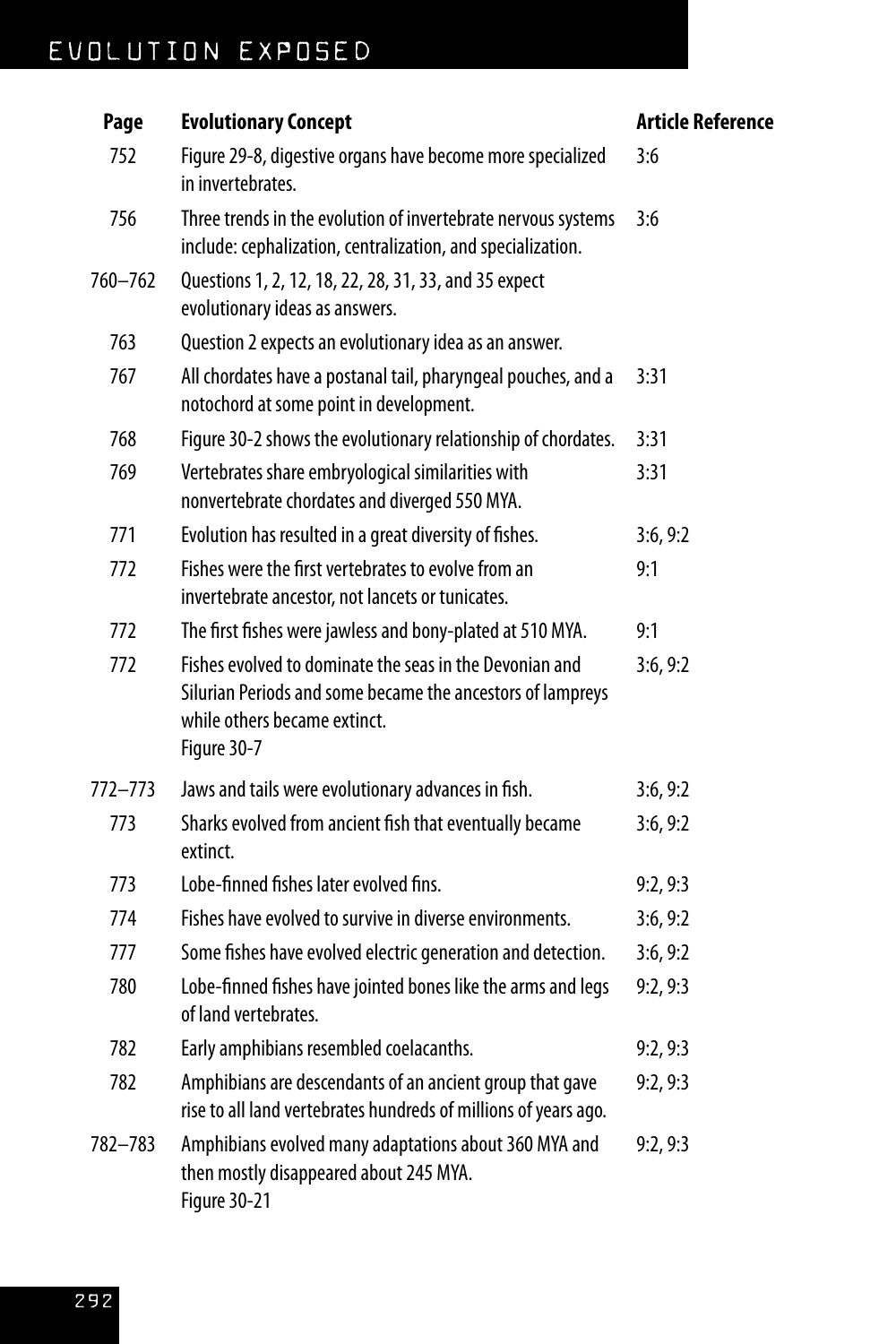| Page        | <b>Evolutionary Concept</b>                                                                                                                | <b>Article Reference</b> |
|-------------|--------------------------------------------------------------------------------------------------------------------------------------------|--------------------------|
| 792-794     | Questions 3, 13, 21, 30, 32, and 33 expect evolutionary ideas<br>as answers.                                                               |                          |
| 798         | Reptile fossils are present 350 MYA and these animals evolved<br>from amphibians.                                                          | 9:4                      |
| 798         | Reptiles and mammal-like reptiles roamed the earth 245<br>MYA.                                                                             | 9:4                      |
| 798-799     | Dinosaurs appeared 215 MYA and dominated the earth until<br>65 MYA.                                                                        | 9:6                      |
| 799         | New organisms evolved after the Creataceous Period<br>extinction.                                                                          | 9:4                      |
| 799         | Saurischian dinosaurs evolved into modern birds.                                                                                           | 2:5, 3:35, 4:17          |
| 799, T799   | Volcanoes and a meteor impact may have caused a mass<br>extinction 65 MYA.                                                                 | 2:5, 4:18, 4:19          |
| 800         | Reptiles adapted to life on land by gaining structures.                                                                                    | 9:4                      |
| 802         | Mammals evolved 220 MYA and were the size of tree shrews.<br>Figure 32-1                                                                   | 9:7                      |
| $802 - 803$ | Amniotic egg is an important adaptation to life on land.<br>Figure 31-8                                                                    | 9:4                      |
| 803         | Snakes lost their legs through evolution.                                                                                                  | 9:8                      |
| 806         | Birds are defined as reptilelike animals with feathers.                                                                                    | 2:5, 3:35, 4:17          |
| 807         | Some fossil evidence suggests birds and reptiles evolved from<br>an earlier common ancestor.                                               | 2:5, 3:35, 4:17          |
| 807         | Paleontologists agree that birds evolved from extinct reptiles,<br>probably dinosaurs. Many evidences support this.<br><b>Figure 31-12</b> | 2:5, 2:6, 2:7, 3:35      |
| 807         | Archaeopteryx is a transitional form that would have been<br>classified as a dinosaur if it had no feathers.                               | 2:5, 3:35, 4:17          |
| 808-809     | Birds have evolved many adaptations that allow them to fly.<br><b>Figure 31-14</b>                                                         | 2:5, 3:35                |
| $816 - 818$ | Questions 2, 12, 13, 15, 16, 22, 24, and 35 expect<br>evolutionary ideas as answers.                                                       |                          |
| 819         | Question 2 expects an evolutionary idea as an answer.                                                                                      |                          |
| 821         | Dinosaurs ruled the earth from 145-65 MYA.                                                                                                 | 9:6                      |
| 821         | Hair and mammary glands are not preserved in the fossil<br>record.                                                                         | 9:9                      |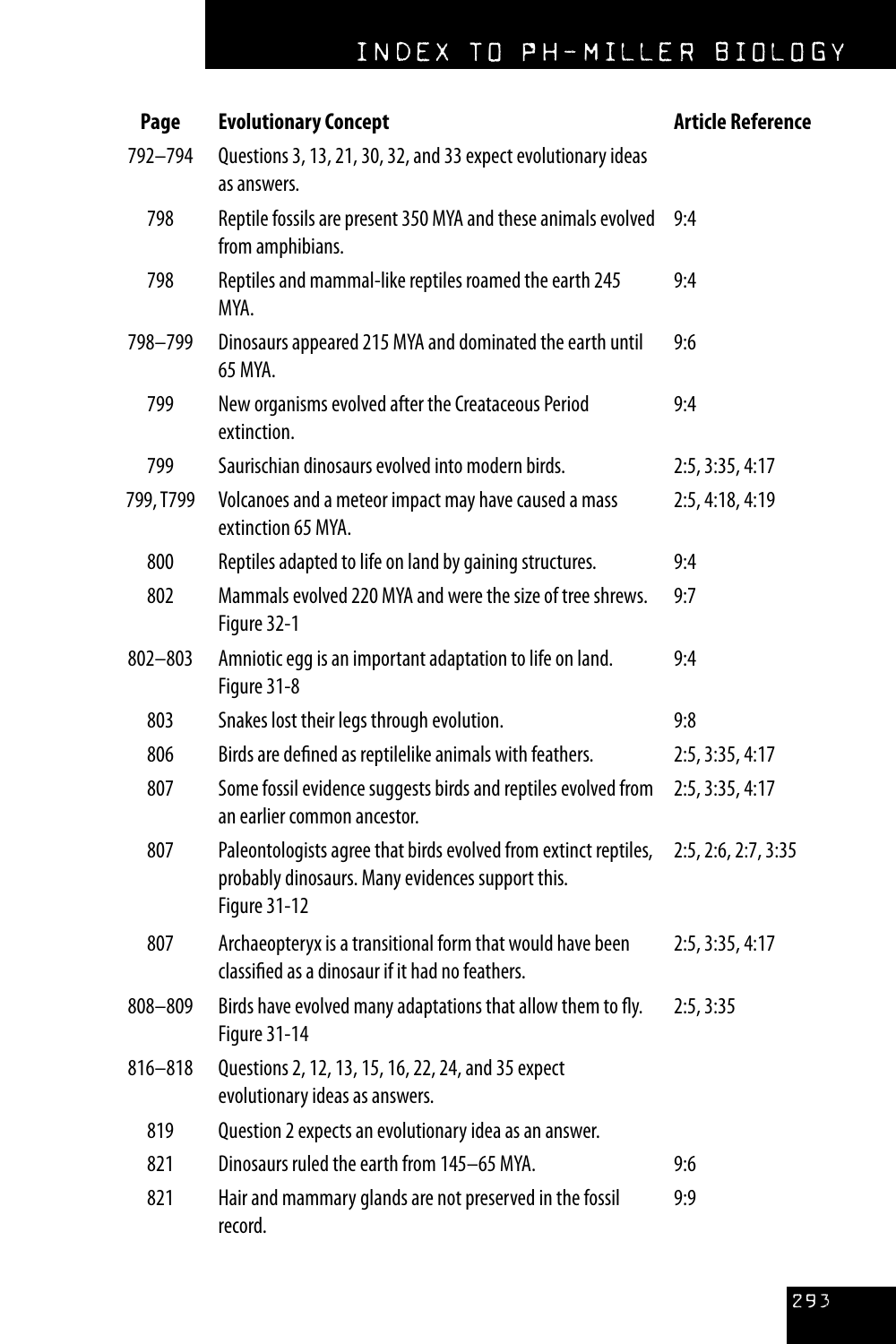| Page        | <b>Evolutionary Concept</b>                                                                                                                          | <b>Article Reference</b> |
|-------------|------------------------------------------------------------------------------------------------------------------------------------------------------|--------------------------|
| 821         | Mammals were small and nocturnal during the age of<br>dinosaurs and evolved rapidly into 3 lines when dinosaurs<br>disappeared.                      | 9:7                      |
| 822         | Mammals evolved many adaptations to occupy new habitats.                                                                                             | 3:6, 3:7                 |
| $822 - 823$ | Jaws in mammals evolved adaptations to different diets<br>including filter feeding in whales.<br>Figure 32-3, 32-4                                   | 9:7                      |
| 826         | Mammals evolved many adaptations for movement.<br>Figure 32-8                                                                                        | 3:6, 3:7                 |
| 828         | Key Concept: Convergent evolution produced similar<br>mammals on different continents.                                                               | 3:6, 3:7, 3:33           |
| 832         | Continental drift caused convergent evolution in mammals.                                                                                            | 4:20                     |
| 832         | Convergent evolution happened as continents split apart and<br>mammals occupied similar niches in different environments.                            | 3:6, 3:7, 3:33           |
| 833         | Humans are classified as primates with lemurs, monkeys, and<br>apes.                                                                                 | 3:6, 3:7, 10:1, 10:3     |
| 833         | Primates evolved binocular vision, well developed brains,<br>long fingers, and rotating shoulders.                                                   | 3:6, 3:7, 10:1, 10:3     |
| 834         | Humans and other primates evolved from a common ancestor<br>more than 65 MYA.<br><b>Figure 32-15</b>                                                 | 3:6, 3:7, 10:1, 10:3     |
| 835         | New world and old world monkeys diverged as the continents<br>drifted apart.                                                                         | 3:6, 3:7, 10:1, 10:3     |
| 835         | Old world monkeys evolved in Africa and evolved into apes,<br>chimps, and humans.                                                                    | 3:6, 3:7, 10:1, 10:3     |
| 835         | Humans and chimps share an astonishing 98% of their DNA!                                                                                             | 3:6, 10:4, 10:5          |
| 835         | Molecular studies confirm chimps are closest human<br>relatives.                                                                                     | 3:6, 10:4, 10:5          |
| 835         | Figure 32-16 compares gorilla and human skeletons.                                                                                                   | 3:6, 3:7, 10:1, 10:3     |
| 835         | Hominids evolved 6-7 MYA and eventually led to humans.<br>Bipedalism, large brains, and opposable thumbs were<br>important evolutionary adaptations. | 3:6, 3:7, 10:1, 10:3     |
| 836         | Laetoli footprints were made by Australopithecines betwenn<br>3.6 and 3.8 MYA                                                                        | 10:1, 10:3               |
| 836         | Hominid origins are confusing and many questions remain.                                                                                             | 10:1, 10:3               |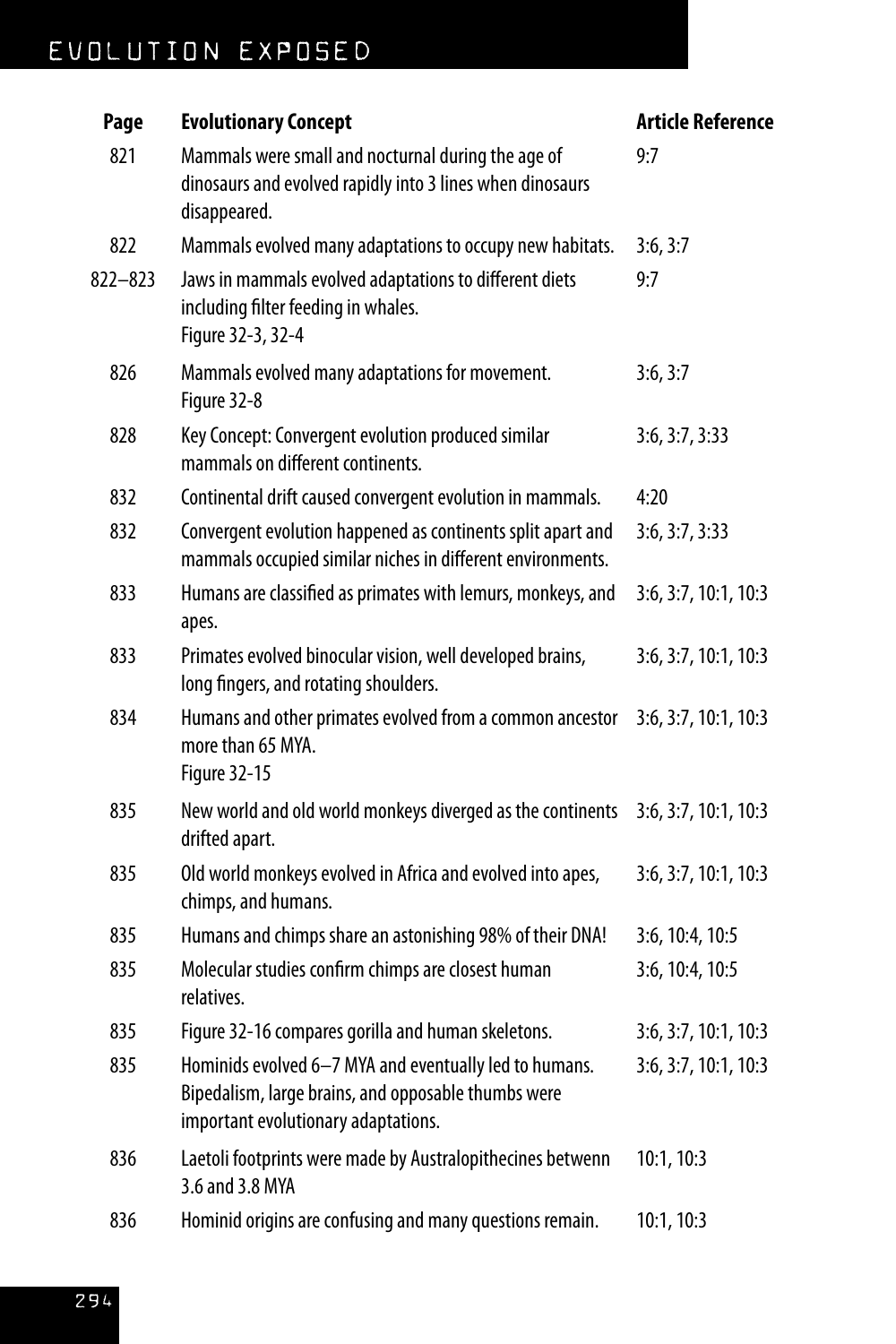| Page    | <b>Evolutionary Concept</b>                                                                                                                       | <b>Article Reference</b> |
|---------|---------------------------------------------------------------------------------------------------------------------------------------------------|--------------------------|
| 836-837 | Timeline of human fossil discoveries is presented.                                                                                                | 10:1, 10:3               |
| 837     | Students construct a timeline of hominid evolution.                                                                                               | 3:6, 3:7, 10:1, 10:3     |
| 837     | Paranthropus was an evolutionary dead end.                                                                                                        | 3:6, 3:7, 10:1, 10:3     |
| 838     | Students use Figure 32-18 to understand hominid evolution.                                                                                        | 10:1, 10:3               |
| 838-839 | Hominid evolution, from 7 MYA, is not understood and no<br>one can answer how hominids evolved at the present time.                               | 10:1, 10:3               |
| 839     | Homo habilis appeared 2.5 MYA.                                                                                                                    | 10:1, 10:3               |
| 839     | Figure 32-19 shows evolutionary timeline of hominid groups<br>with no relationships indicated.                                                    | 10:1, 10:3               |
| 839-840 | Homo species migrated out of Africa as it evolved.<br>Figure 32-20                                                                                | 10:1, 10:3               |
| 840     | Homo erectus fossils at 1.75 MYA.                                                                                                                 | 10:1, 10:3               |
| 840     | Scientists debate whether humans evolved out of Africa or in<br>many regions independently.                                                       | 0:1, 10:3                |
| 840     | Studying the development of living chordates helps us<br>understand the evolution of chordates from simple animals<br>like Pikaia.<br>Figure 33-1 | 9:1                      |
| 841     | Cro magnons made cave paintings and appeared 40,000<br>years ago as Neanderthals were becoming extinct.<br><b>Figure 32-21</b>                    | 10:1, 10:3, 10:6         |
| 841     | Neanderthals were in Europe 200,000 years ago and lived<br>alongside Homo sapiens who migrated out of Africa 100,000<br>years ago.                | 10:1, 10:3, 10:6         |
| 844-846 | Questions 2, 11, 14, 18, 21, 23, 25, 26, 27, 30, 33, 36, and 37<br>expect evolutionary ideas as answers.                                          |                          |
| 847     | Questions 3, 8, 9, and 10 expect evolutionary ideas as<br>answers.                                                                                |                          |
| 849     | Chordate evolution over 500 million years has produced<br>adaptations that were shaped and tested by natural<br>selection.                        | 9:1                      |
| 850-851 | Figure 33-2 shows the evolution of chordates in a cladogram.                                                                                      | 9:1                      |
| 851     | Flight evolved independently in chordates through<br>convergent evolution.                                                                        | 2:5, 3:35                |